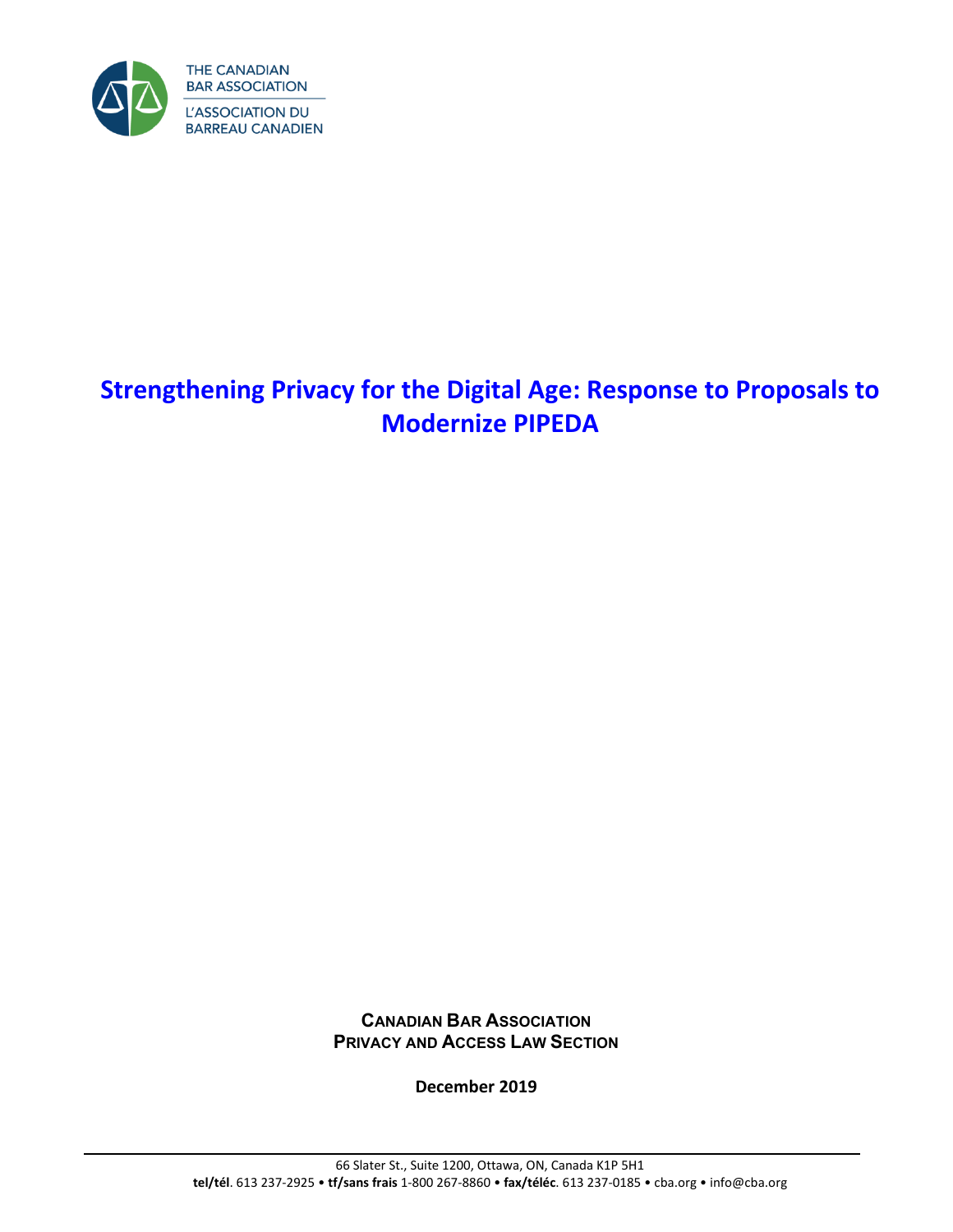### **PREFACE**

The Canadian Bar Association is a national association representing 36,000 jurists, including lawyers, notaries, law teachers and students across Canada. The Association's primary objectives include improvement in the law and in the administration of justice.

This submission was prepared by the CBA Privacy and Access Law Section, with assistance from the Advocacy Department at the CBA office. The submission has been reviewed by the Law Reform Subcommittee and approved as a public statement of the CBA Privacy and Access Law Section.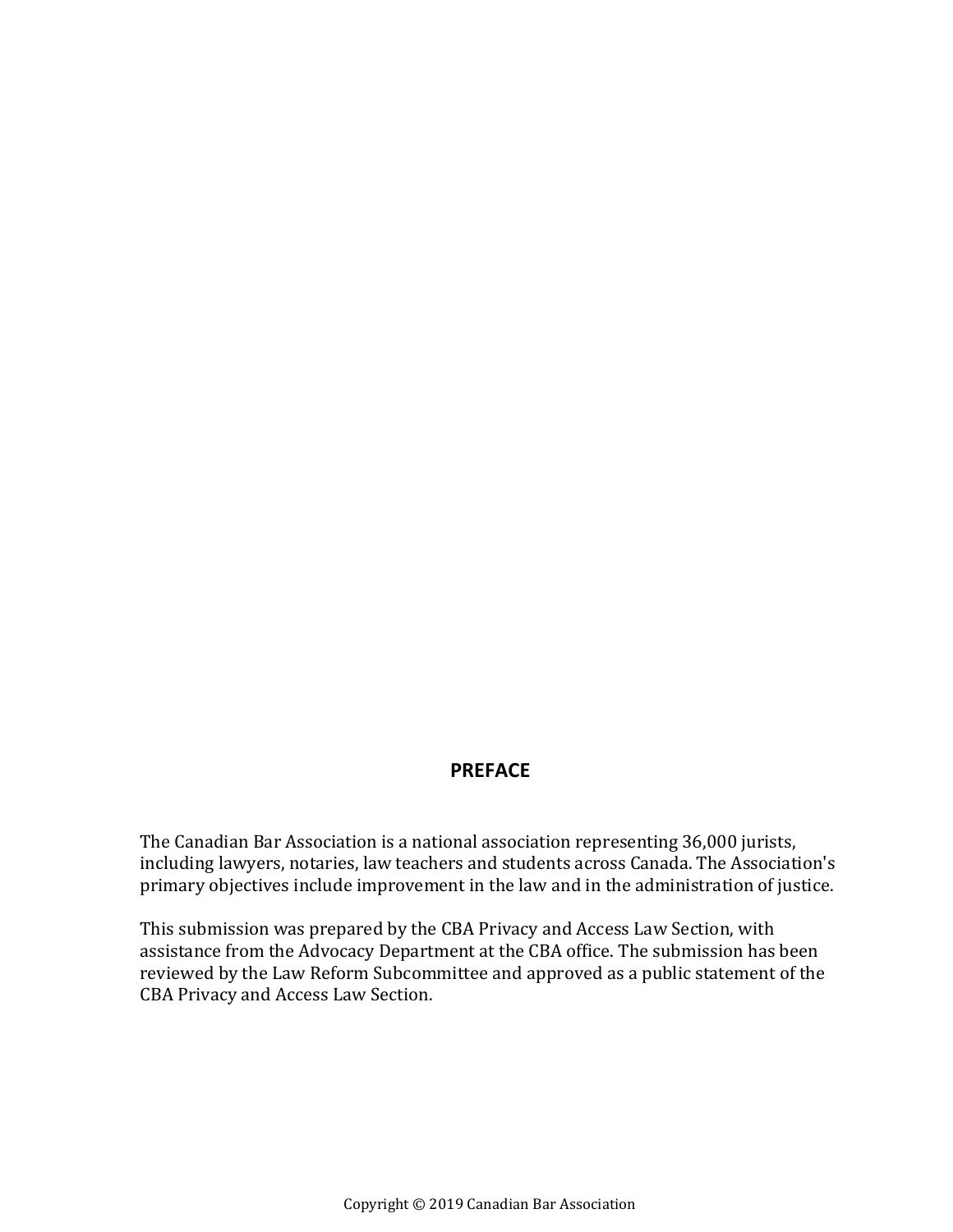# **TABLE OF CONTENTS**

# **Strengthening Privacy for the Digital Age: Response to Proposals to Modernize PIPEDA**

| I.  |                                                    |                                                                                                                                     |
|-----|----------------------------------------------------|-------------------------------------------------------------------------------------------------------------------------------------|
| П.  |                                                    | <b>PART 1 - ENHANCING INDIVIDUAL'S CONTROL 1</b>                                                                                    |
|     | A.                                                 |                                                                                                                                     |
|     | <b>B.</b>                                          |                                                                                                                                     |
|     |                                                    |                                                                                                                                     |
|     |                                                    |                                                                                                                                     |
|     | C.                                                 |                                                                                                                                     |
| Ш.  | <b>PART 2 – ENABLING RESPONSIBLE INNOVATION 15</b> |                                                                                                                                     |
|     | A.                                                 | Enabling Data Trusts for Enhanced Data Sharing  15                                                                                  |
|     | <b>B.</b>                                          |                                                                                                                                     |
| IV. | <b>PART 3 - ENHANCING ENFORCEMENT AND</b>          |                                                                                                                                     |
|     | A.                                                 | Policy Considerations, Guidance and Procedural Safeguards. 20<br>Meaningful Tools to Address Offences and Non-compliance, including |
| V.  | PART 4 - AREAS OF ONGOING ASSESSMENT23             |                                                                                                                                     |
|     | Α.                                                 |                                                                                                                                     |
|     | В.                                                 |                                                                                                                                     |
| VI. |                                                    |                                                                                                                                     |
|     |                                                    |                                                                                                                                     |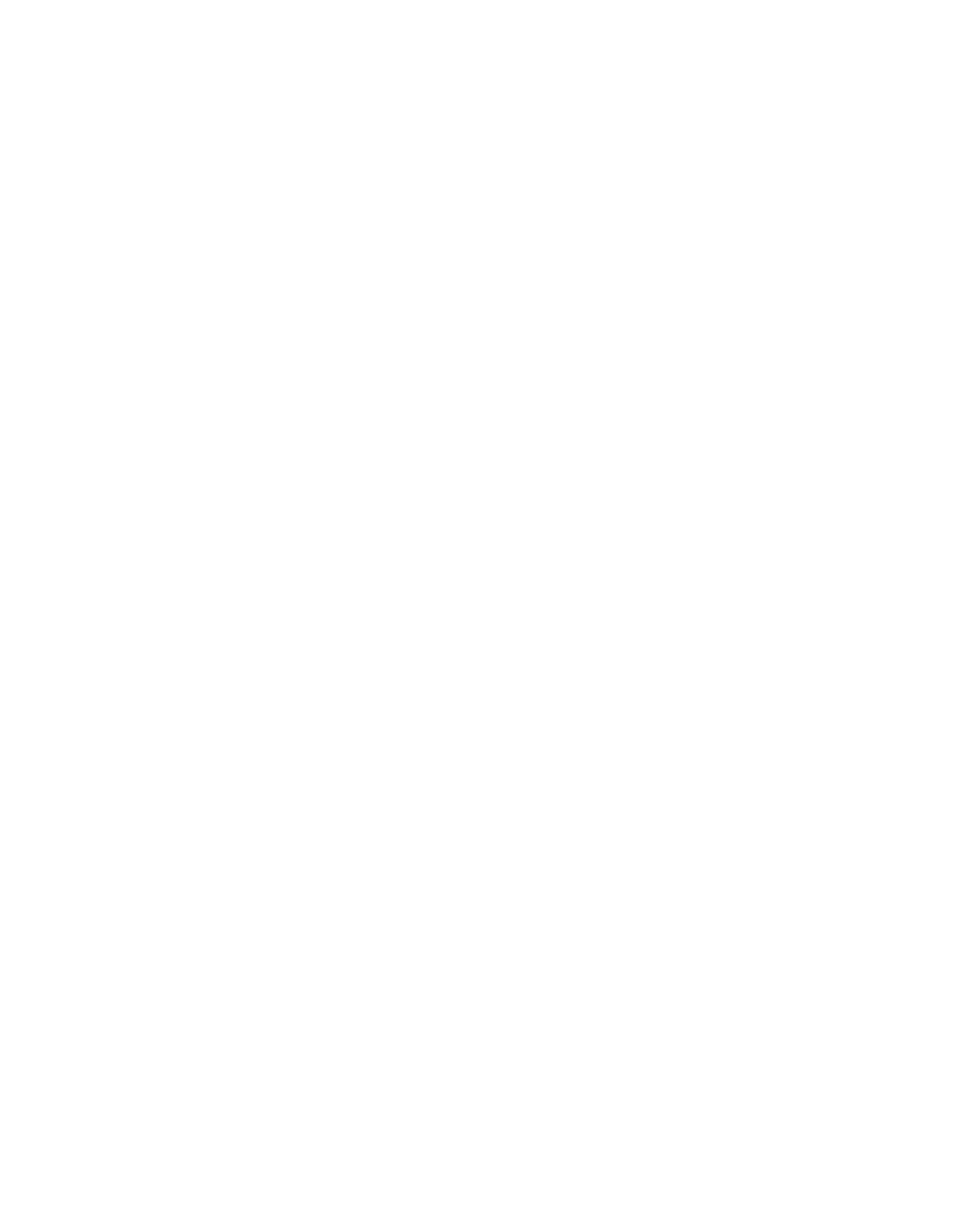# **Strengthening Privacy for the Digital Age: Response to Proposals to Modernize PIPEDA**

### <span id="page-4-0"></span>**I. INTRODUCTION**

The Canadian Bar Association's Privacy and Access Law Section (CBA Section) is pleased to comment on the *Strengthening Privacy for the Digital Age* consultation document (consultation document) released by Innovation, Science and Economic Development Canada (ISED) in May 2019. The Section represents specialists in privacy law and access to information issues from across Canada.

The CBA Section has a history of contributing to the creation and development of the *Personal Information Protection and Electronic Documents Act* (PIPEDA), as well as to other issues that impact Canada's privacy landscape (for example, Canada's Anti-Spam legislation).<sup>1</sup> In general, our members' experience is that PIPEDA has worked well and is achieving its intended purpose. If it is determined that there are new challenges that require amendments to the legislation, we suggest that they be approached cautiously. In this submission, we raise various proposals and suggest different considerations before significant changes are contemplated or pursued.

### <span id="page-4-2"></span><span id="page-4-1"></span>**II. PART 1 – ENHANCING INDIVIDUAL'S CONTROL**

### **A. Consent and Transparency**

The consultation document states that the increased volume and complexity of data flows have strained the traditional knowledge-and-consent system and left individuals without meaningful control over their personal information and privacy. ISED states that new frameworks are required to address the unethical use of data and to build trust.

<sup>1</sup> See, for example, Canadian Bar Association submissions on the Personal Information Protection and Electronic Documents Act (PIPEDA) (March 2017); available online[: https://www.cba.org/CMSPages/GetFile.aspx?guid=1775ca6e-e80c-4bee-a1bb-a8b9c8857a5a,](https://www.cba.org/CMSPages/GetFile.aspx?guid=1775ca6e-e80c-4bee-a1bb-a8b9c8857a5a) and also Statutory review of Canada's Anti-Spam Legislation (2017[\) https://www.cba.org/CMSPages/GetFile.aspx?guid=de3b33ca-511c-4f48-bf61-](https://www.cba.org/CMSPages/GetFile.aspx?guid=de3b33ca-511c-4f48-bf61-843a530eecbc) [843a530eecbc.](https://www.cba.org/CMSPages/GetFile.aspx?guid=de3b33ca-511c-4f48-bf61-843a530eecbc)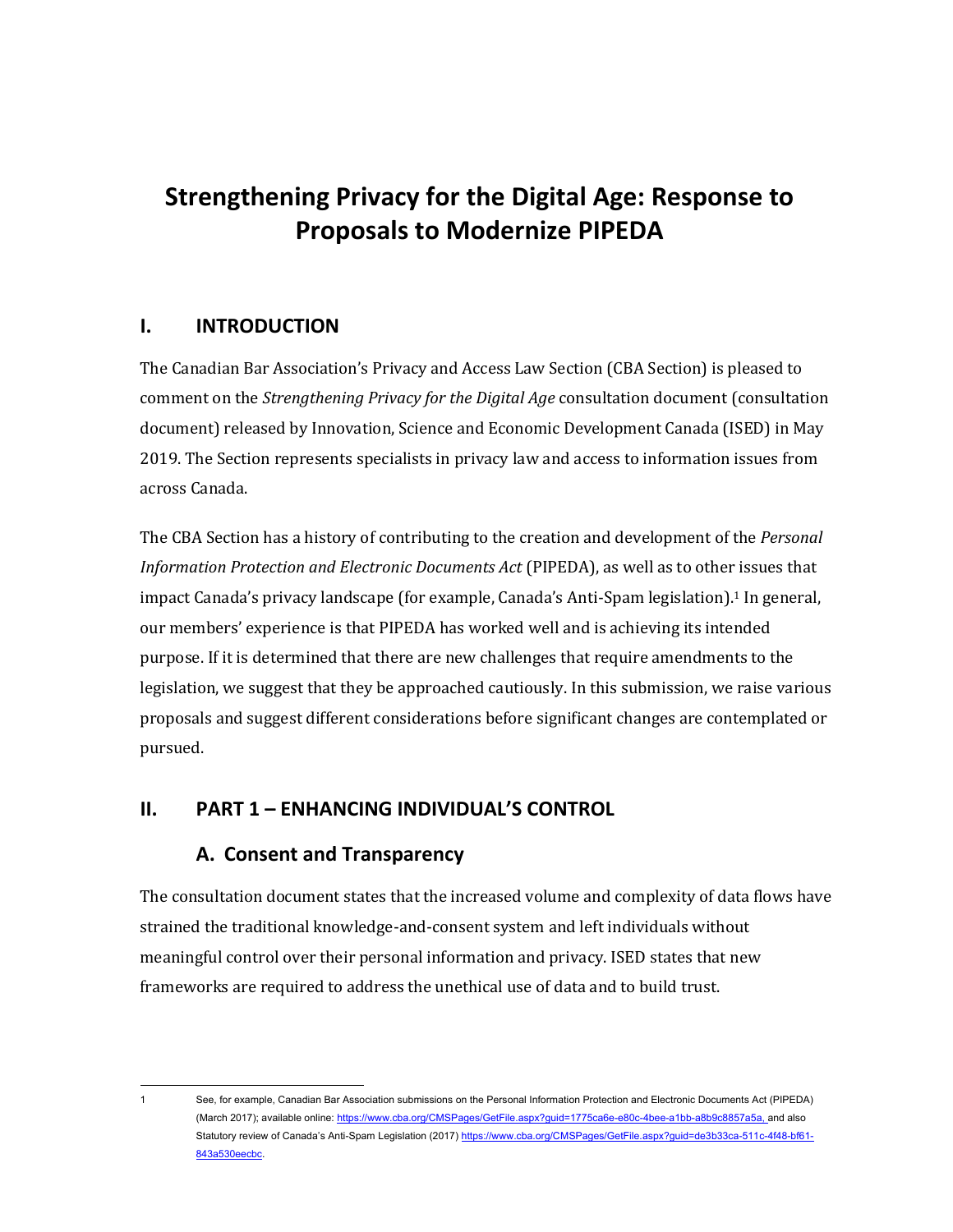The CBA Section has long taken the position that PIPEDA and its knowledge-and-consent regime works—it is technology neutral and stands the test of time, allowing organizations to evolve their privacy practices to reflect changing business models, technologies and customer expectations. It has proven to be flexible in adapting to rapidly evolving technologies (including the internet and "big data"), business practices and individual privacy expectations.

Consent has an important role to play in privacy protection and is achieved by the current PIPEDA framework, including in the context of accountability and other principles. Individuals should be empowered in decisions that impact their privacy rights, which is underscored by the consent regime outlined below. The right to revoke consent is also an important element of the consent regime. While there may be concerns about consumer privacy "literacy" lagging behind the evolution of business models, the CBA Section does not believe that this necessarily means that the consent-based regime does not work.

At present, organizations must make a reasonable effort to ensure that individuals are advised of the purposes for which information collected will be used and/or disclosed. PIPEDA currently requires that consent be reasonably understandable by the individual. The PIPEDA consent model, supported by the broader legal framework, continues to be robust in protecting the privacy of Canadians – including vulnerable groups – in the face of emerging technologies and business models that increasingly rely on the collection of personal information. Further, while PIPEDA is consent-based, it already offers practical exemptions to consent where impractical or unnecessary, including exemptions for publicly available information, with the understanding that all other privacy obligations and safeguards outlined in PIPEDA would continue to apply. While we do not see a compelling case for significant legislative change to the consent framework, we support continued efforts to improve understanding and compliance under PIPEDA for both small and medium businesses, as well as large businesses.

We do not agree with those who argue that doing away with the knowledge-and-consent regime in PIPEDA will improve privacy rights for individuals. Doing that would result in more reliance on the accountability principle, when accountability itself is a standard that many businesses are struggling to achieve. For example, the recent Equifax case shows that Equifax was not meeting its existing accountability obligations under PIPEDA. Other recent cases involving privacy issues arise from weaknesses in security measures or training.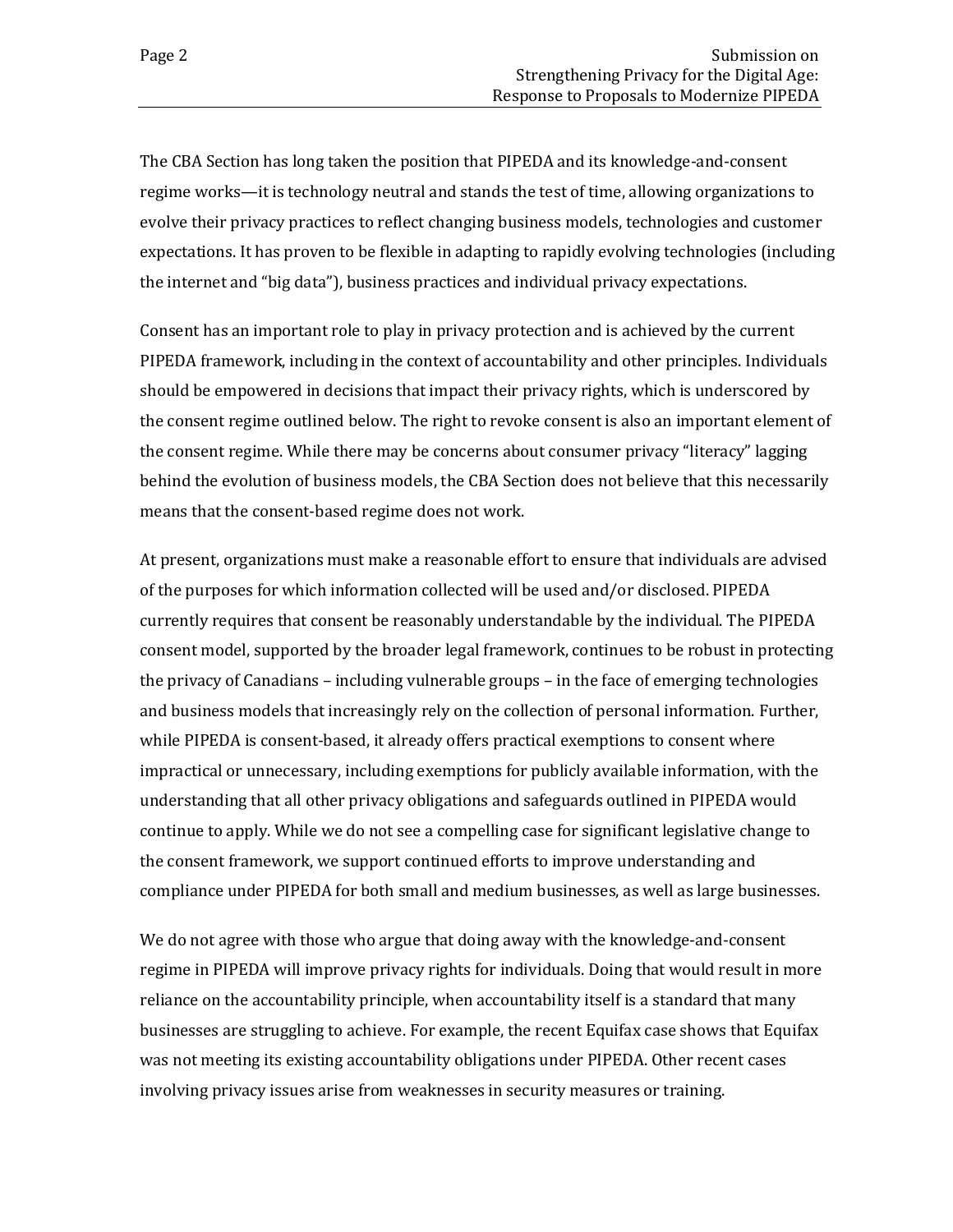Distinctions are already made between disclosures and transfers for processing, and between express and implied consent. In *Royal Bank of Canada v. Trang*2, the Supreme Court of Canada (SCC) unanimously adopted an objective test for determining whether implied consent is appropriate. Importantly, implied consent does not rely on particular disclosures by the organization. Instead, consent is implied based on a "reasonable person" test. The SCC noted that PIPEDA Schedule 1, clause 4.3.6 acknowledges that consent can be implied when information is less sensitive (para. 34). However, it emphasized that even information that would ordinarily be considered sensitive – that is, financial information – must be assessed in the total context to determine the actual degree of sensitivity for the purposes of assessing whether implied consent is appropriate: "the degree of sensitivity of specific financial information is a contextual determination" (para. 36). In addition to considering the sensitivity of the information, the SCC noted that PIPEDA clause 4.3.5 directs the organization to consider the reasonable expectations of the individual when determining the form of consent (para. 35). When considering reasonable expectations, "the whole context is important" (para. 43). The SCC specifically stated that privacy interests must not be unduly prioritized over legitimate business concerns (para. 43), which is consistent with the purpose clause of PIPEDA.

The consultation document points to consent fatigue and overly complicated privacy policies. The Office of the Privacy Commissioner's (OPC) guidance on consent addresses this point by outlining that organizations should allow individuals to control the amount of detail provided and obtaining consent should be innovative and encourage the use of interactive and dynamic tools. In addition, there are many opportunities to invest in public education including through an increase in staff and budgetary resources allocated to the OPC.

Even if PIPEDA were overhauled, privacy would not suddenly become a simple exercise—a complex privacy framework in Canada has almost forty privacy statutes covering the public and private sectors, not to mention, where applicable, international law (in particular the European Union's *General Data Protection Regulation* (GDPR)) under which many Canadian businesses operate. Further harmonizing rather than differentiating the application of these varied laws will improve data privacy knowledge of individuals and organizations in private and public sectors. Any changes to PIPEDA in light of the GDPR should carefully consider the resulting impact on those same organizations, and if there are preferable ways to enable

<sup>2</sup> *Royal Bank of Canada v. Trang*, 2016 SCC 50.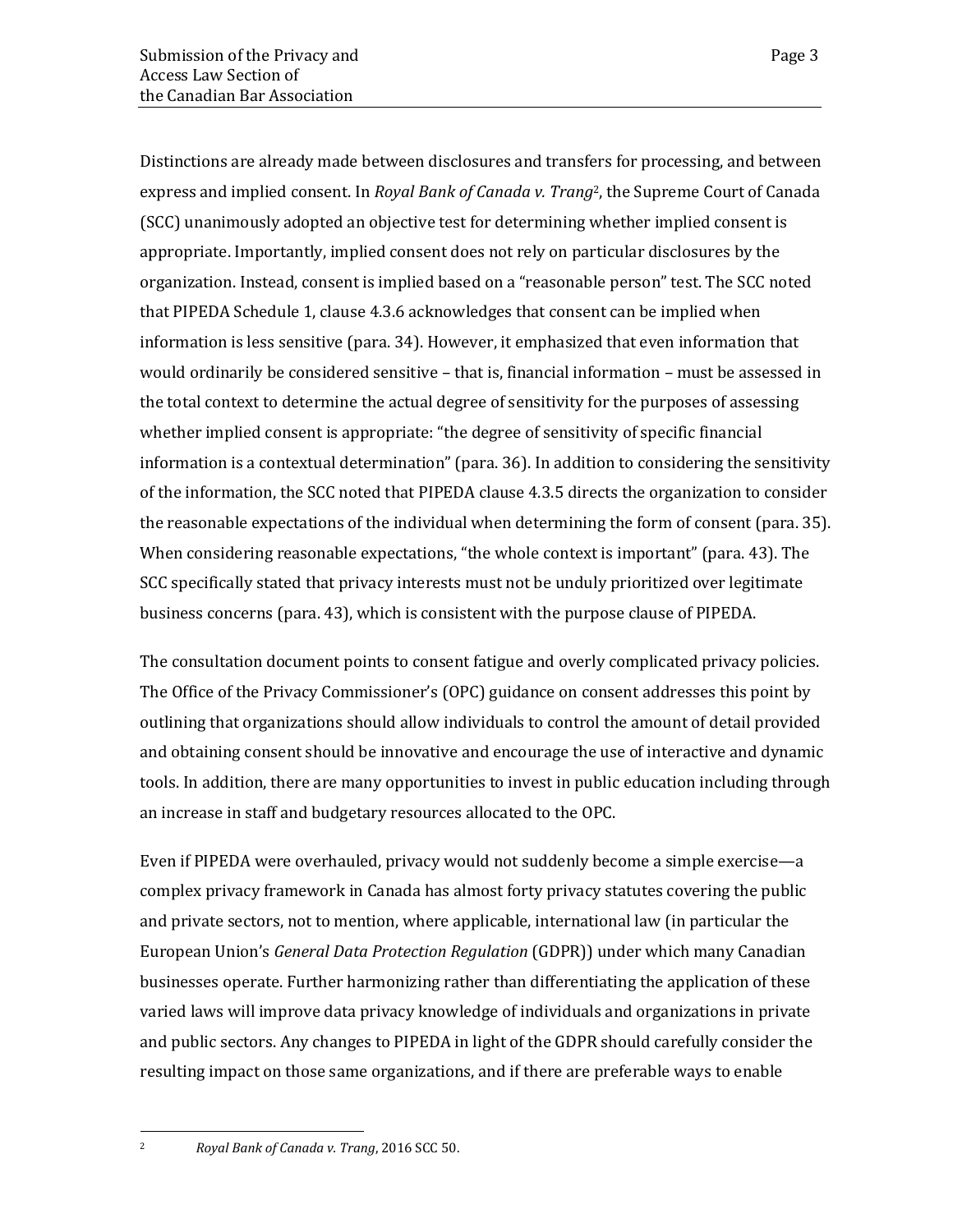continuing data flows to and from the EU without unduly restricting, in pursuit of the goal of adequacy, organizations' legitimate commercial activities occurring wholly within Canada.

ISED should conduct further analysis and consider potential issues with GDPR adequacy and monitor those developments carefully. If legal changes are required to maintain adequacy status, we believe that ISED should wait and see what specific changes will be called for and amend PIPEDA simultaneously to avoid confusion on the part of individuals and organizations.

If ISED moves forward with amendments in any event, including amending the definition for publicly available information, the CBA Section suggests that consultations on reform be structured as widely as possible to also include groups that represent racialized people and other historically disadvantaged groups, particularly concerning the relationship between privacy issues and human rights and discrimination issues. The most significant impact would be felt through more public education about PIPEDA, rather than changing the framework of PIPEDA itself.

Having said that, there are key gaps in the legislation that, if addressed, would create real improvements for individuals and the overall privacy framework in Canada. Gaps that the CBA Section has identified as requiring change are:

1. Political parties should be subject to the same privacy laws as private and public organizations. The CBA Section made already made submissions on this legislative gap.<sup>3</sup> The recent requirement that political parties create and publish a privacy policy pursuant to the *Elections Modernization Act* is insufficient, as there is no third-party oversight nor mechanism for electors to lodge a complaint beyond the party.<sup>4</sup> PIPEDA is a logical and appropriate framework to address political parties.

The lack of robust privacy laws for political parties has a real and substantial impact on individuals. Not only do political parties collect massive amounts of data from individuals, from public and private sources, they are known targets of data mining and hacks.<sup>5</sup> This is especially concerning as political parties have no legal obligation to

<sup>3</sup> CBA submission on Bill C-76, *Elections Modernization Act*[, https://www.cba.org/CMSPages/GetFile.aspx?guid=26701422-9559-4b6b](https://www.cba.org/CMSPages/GetFile.aspx?guid=26701422-9559-4b6b-b089-401662c5a8d8)[b089-401662c5a8d8.](https://www.cba.org/CMSPages/GetFile.aspx?guid=26701422-9559-4b6b-b089-401662c5a8d8) 

<sup>4</sup> *Elections Modernization Act*, section 254.

<sup>5</sup> British Columbia's PIPA legislation covers political parties, as covered in Commissioner McEvoy's order 19-02. See also, House of Commons, *Addressing Digital Privacy Vulnerabilities and Potential Threats to Canada's Democratic Electoral Process* : Report of the Standing Committee on Access to Information, Privacy and Ethics (June 2018) (Chair: Bob Zimmer); House of Commons, International Grand Committee on Big Data, Privacy and Democracy: Report of the Standing Committee on Access to Information Privacy and Ethics (June 2019) (Chair: Bob Zimmer); Elizabeth Judge and Michael Pal, "Privacy and the Electorate: Big Data and the Personalization of Politics" (October 2017), online: < [https://techlaw.uottawa.ca/news/privacy-and-electorate-big-data-and-personalization-politics>](https://techlaw.uottawa.ca/news/privacy-and-electorate-big-data-and-personalization-politics).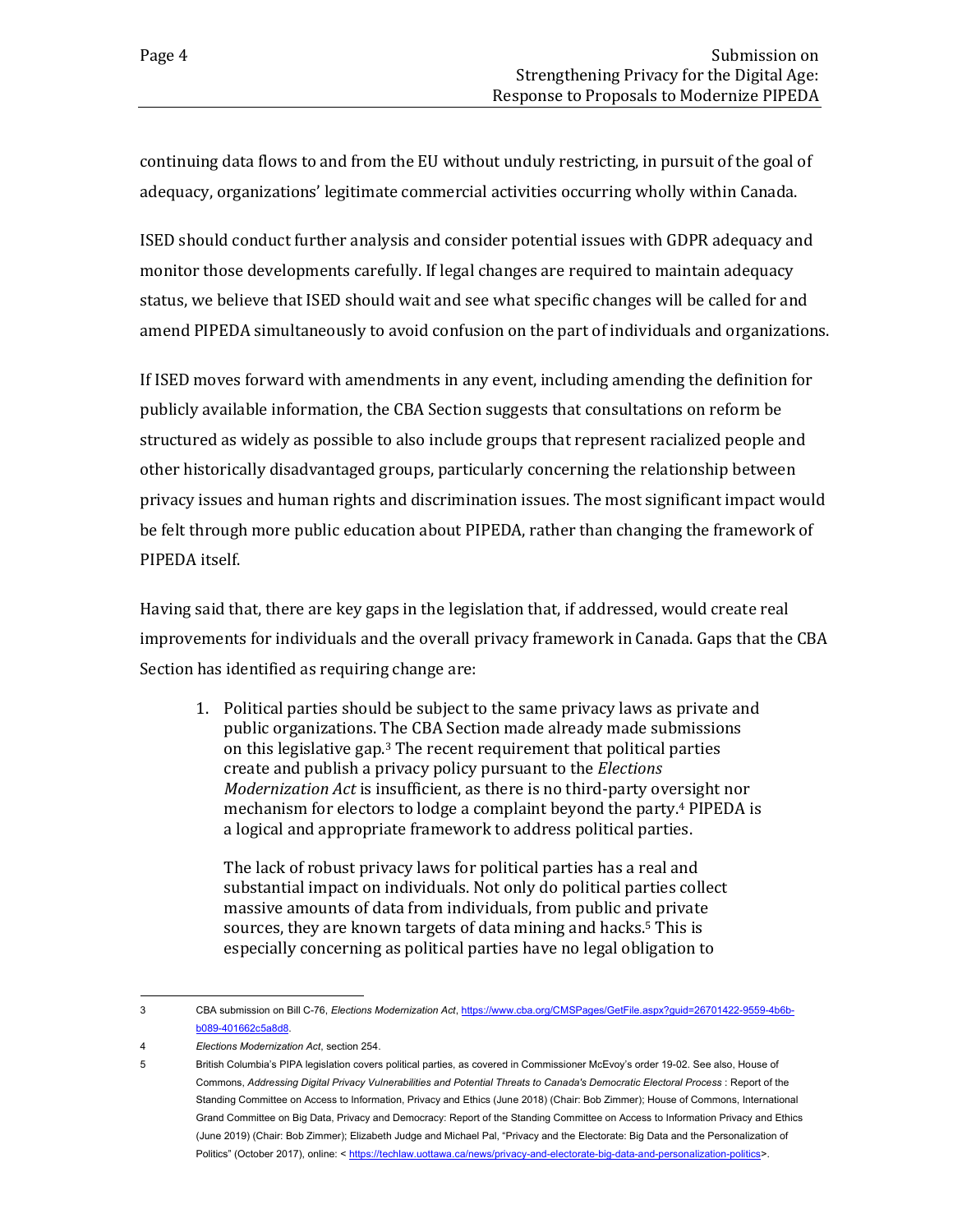inform individuals that their personal information has been compromised.

2. There is a common perception that the "commercial activities" requirement places Canadian charities and not-for-profit entities outside the scope of PIPEDA. However, the nature of specific activities of an organization may attract PIPEDA requirements and no bright-line test is available to determine whether an activity is commercial in nature. For this reason, many lawyers in the charity and not-for-profit area advise their clients to assume that, regardless of their tax status, they may be engaged in commercial activity in the meaning of PIPEDA, may be subject to PIPEDA and so should comply with it. As a result, many charities and not-for-profits choose to obtain consent and abide by the other "fair information principles" in the Canadian Standards Association (CSA) Model Code for the Protection of Personal Information (the CSA Model Code), Schedule 1 to PIPEDA, when collecting, using or disclosing personal information. The application of PIPEDA to not-for-profits and charities should be clarified.

### **RECOMMENDATIONS:**

- **1. The CBA Section recommends that PIPEDA's consent regime be bolstered through additional information provided to individuals.**
- **2. The CBA Section recommends that any changes to consent account for adequacy with the GDPR and be made in that context.**
- **3. The CBA Section recommends that gaps in the legislative framework be addressed: a) the inclusion of political parties, and b) clarification of the application to charities and not-for-profit industries.**

### **B. Data Mobility**

<span id="page-8-0"></span>As a general proposition, the CBA Section recognizes that a right to data mobility and data portability<sup>6</sup> could be valuable for Canadians and the digital economy. Those rights would help to rebalance the relationship between individuals and organizations by increasing consumer control and choice, which in turn would likely stimulate competition, growth and innovation. There are also risks associated with prolonged inaction. For example, in the context of open banking, maintaining the *status quo* poses real risks to privacy and cybersecurity. Consumers

<sup>6</sup> As ISED has done, we use the term "data mobility" to refer to an individual's right to request that an organization move their personal information directly to a third party organization. "Data portability", on the other hand, refers to an individual's right to request their personal information directly from an organization and, upon receipt, transfer it to a third party organization themselves.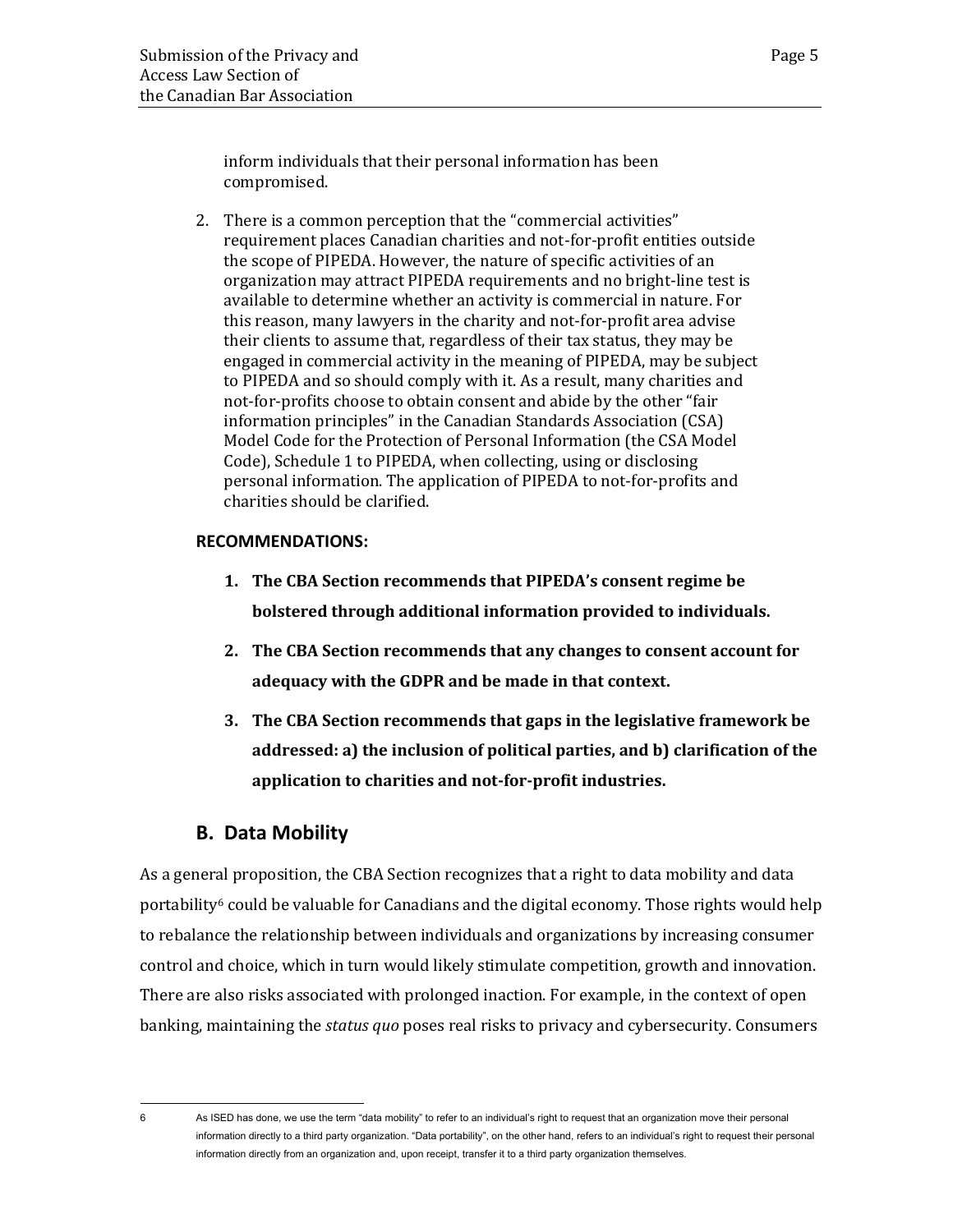who are eager to port their data turn to third party offerings, many employing inherently risky practices that they do not take the time to appropriately understand, such as screen scraping.

However, we have seen from the GDPR experience<sup>7</sup> that there are practical challenges with delivering data mobility to end users. If data mobility is to become a right in Canada, more must be done than simply codifying the right under PIPEDA, as was done with the GDPR in the EU. To be meaningful, i.e., real for consumers and not too costly or burdensome for businesses, there must be comprehensive cross-sectoral consultations, clarity regarding implementation, and a deliberate attempt to meet stated objectives and consumer expectations.

### <span id="page-9-0"></span>**Cross-Sectoral Approach**

The multifaceted nature of a right to data mobility and the impact it would have across sectors, including competition and consumer protection, require that discussions not occur through a siloed privacy lens. Input must be sought across the industries likely to be affected, including from the Competition Bureau and other regulators. Corresponding reform to PIPEDA's sister statutes may also be warranted. $8$  This is not solely a practical consideration. There may be constitutional implications as the right to data mobility extends into the economic realm.

Affected industries should have ample opportunity to comment on elements of the right and communicate any operational concerns. In particular, industry views should be solicited on the meanings of authorized entities, authorized activities, standardized format, and the types of data to which the right applies.

Further, industries cannot – and should not – be expected to build infrastructure hastily to meet a new data mobility right. Full mobility should be conditional on the implementation of sector-compatible frameworks and infrastructure (e.g., the use of Application Program Interface (APIs) or third party accreditation) that permit interoperability and secure data flow. Using banking as an example, challenges that are unique to the banking industry must be considered in designing a consumer-directed flow of data between financial institutions. This would include practices compliant with anti-money laundering and anti-terrorist financing requirements.

<sup>7</sup> Recently, the EU introduced a sweeping data portability right under Article 20 of the GDPR, but with little clarity as to its implementation. As a result, the EU has seen a spike in cybersecurity incidents involving social engineering, among other unintended consequences. 8 E.g., Finance and open banking; Transportation and autonomous vehicle data-sharing; CRTC and telecommunications.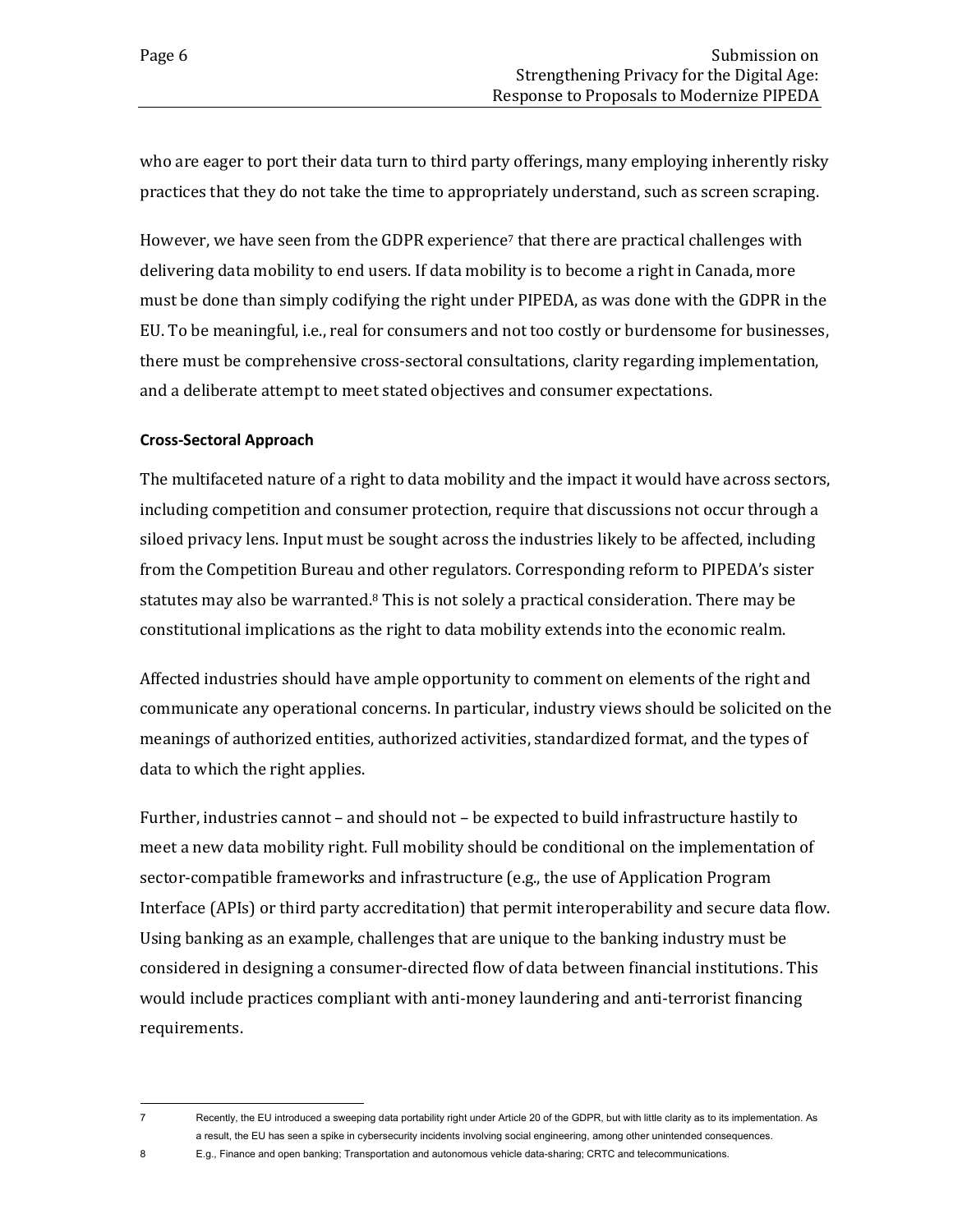#### **RECOMMENDATIONS**

- **4. The CBA Section recommends that ISED avoid a siloed privacy approach in considering data mobility, but instead work closely with other impacted sectors, including competition and consumer protection.**
- **5. The CBA Section recommends that any right to data mobility be conditional on the implementation of sector-compatible frameworks and infrastructure that permit interoperability and secure data flow.**

#### <span id="page-10-0"></span>**Scope**

Subject to broader, cross-sectoral consultation, the CBA Section can offer a privacy perspective on the potential scope of a right to data mobility in Canada. We stress the need to ensure certainty around elements of the right, which might be accomplished through regulation.

#### **i. What Data?**

The CBA Section recommends focusing only on user-provided personal information in a digitized format to improve individuals' control over their own data. Beyond this baseline, the right could extend to certain data elements created through interactions with products and services, such as transactional data or raw data collected by a wearable device.<sup>9</sup>

The CBA Section suggests that the law explicitly exclude certain types of data from the right to be ported, including data that:

- is proprietary in nature, including derived data or insights;
- would adversely affect the rights or freedoms of a third party or parties if it were ported;
- does not amount to "personal information" as defined under PIPEDA;<sup>10</sup>

<sup>9</sup> Under the GDPR, data portability only applies to personal data provided by an individual to a controller. This does not include additional data created by an organization based on the data an individual has provided, such as a user profile. However, the ICO has interpreted "provided to a controller" as including personal data that is observed, such as website usage or search activities, location data or raw data processed by connected objects such as wearable devices or smart meters. See the ICO Guide to the [General Data Protection Regulation](https://ico.org.uk/media/for-organisations/guide-to-data-protection/guide-to-the-general-data-protection-regulation-gdpr-1-0.pdf)  [\(GDPR\).](https://ico.org.uk/media/for-organisations/guide-to-data-protection/guide-to-the-general-data-protection-regulation-gdpr-1-0.pdf)

<sup>10</sup> Australia's data portability equivalent, the Consumer Data Right (CDR), allows individuals to port data about themselves from one business to another, and also gives individuals a right to request that the originating organization share information about that business' products with an accredited third party. The CBA Section does not recommend this approach as it would create confusion with respect to the proprietary exemption and add little value as most of this information is publicly available.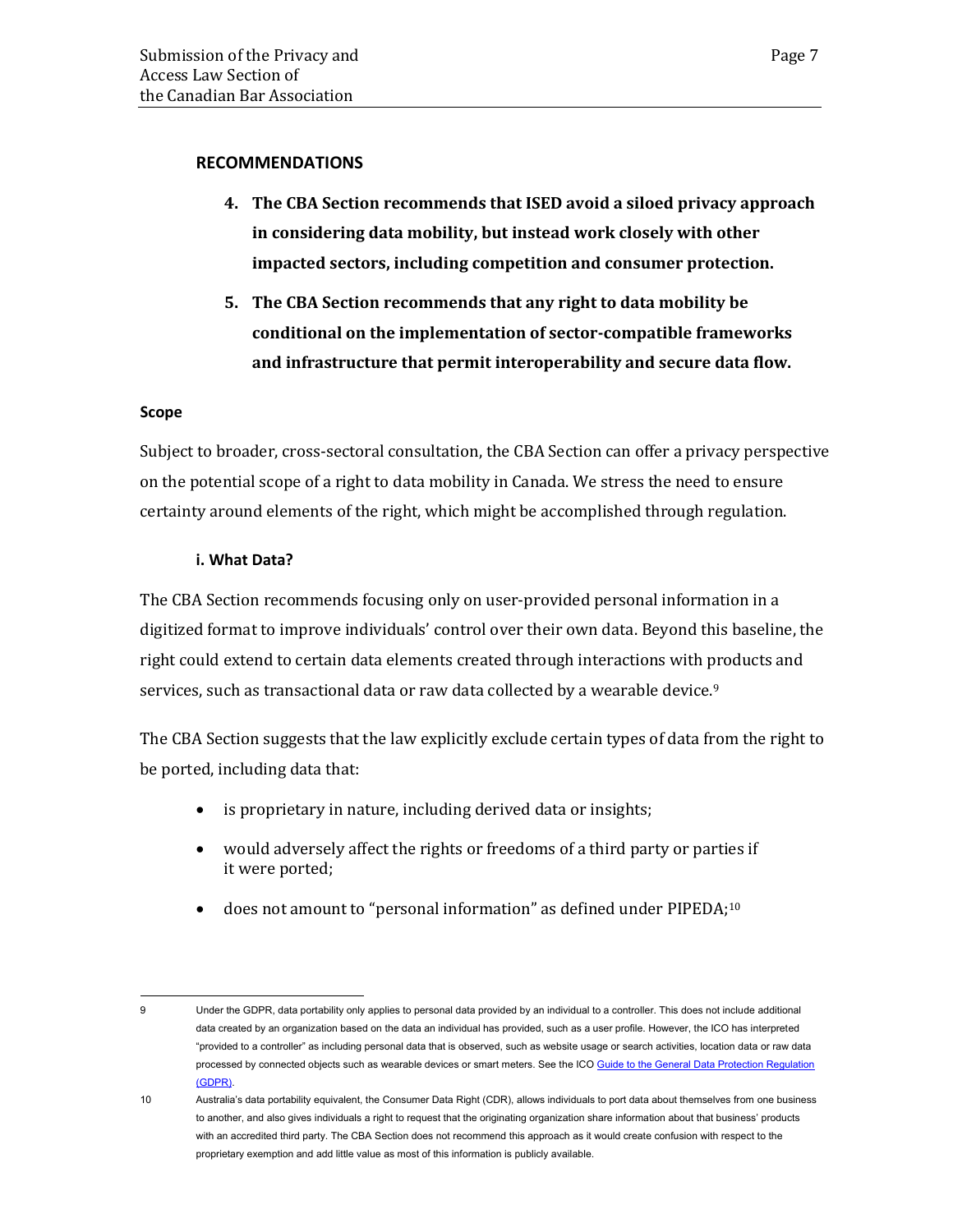- is neither linked nor conducive to the primary objective of data mobility, such as call notes or complaints; and
- if ported, would be contrary to law enforcement or prejudice an investigation.

Each exclusion should be applied in a case-specific manner. While there will be instances in which observed data amounts to proprietary information (e.g., where a business derives value by developing profiles based on observed data using unique algorithms), on other occasions it may not (e.g., raw data on the number of daily steps taken as collected by a wearable device).

Importantly, certain types of data that are excluded from a data mobility request, such as call notes or complaints, would remain subject to an access request in the ordinary course under PIPEDA. The right to access and the right to mobility serve different purposes and should be distinguished. Any expectation that organizations make data available in a standardized digital format and/or port it directly to another organization should not extend to data that would not serve the mobility right. That said, sector-specific frameworks or baseline standards could include broader data sets where that is valuable.

### **ii. What Format?**

The right to data mobility should be focused on digital data in technology neutral formats; the right should not apply to physical records that have not been digitized for business purposes and cannot be digitized without significant effort.

The consultation document references a "standardized digital format, where such a format exists." Market-driven solutions often evolve over time from simple to far more complex. To manage the transition, "standardized digital format" could be prescribed by regulation. For instance, full mobility rights involving direct transfer of information between organizations might be conditional on the third-party organization being a member of a sector-based framework, such as an API. These frameworks could be selected through collaboration between industry and regulators (e.g., the current open banking consultations) and recognized by government through regulation.

#### **iii. Transferred to Whom?**

Data mobility rights are, first and foremost, about increasing individual control and giving consumers real choice, to encourage full participation in the digital economy. With that in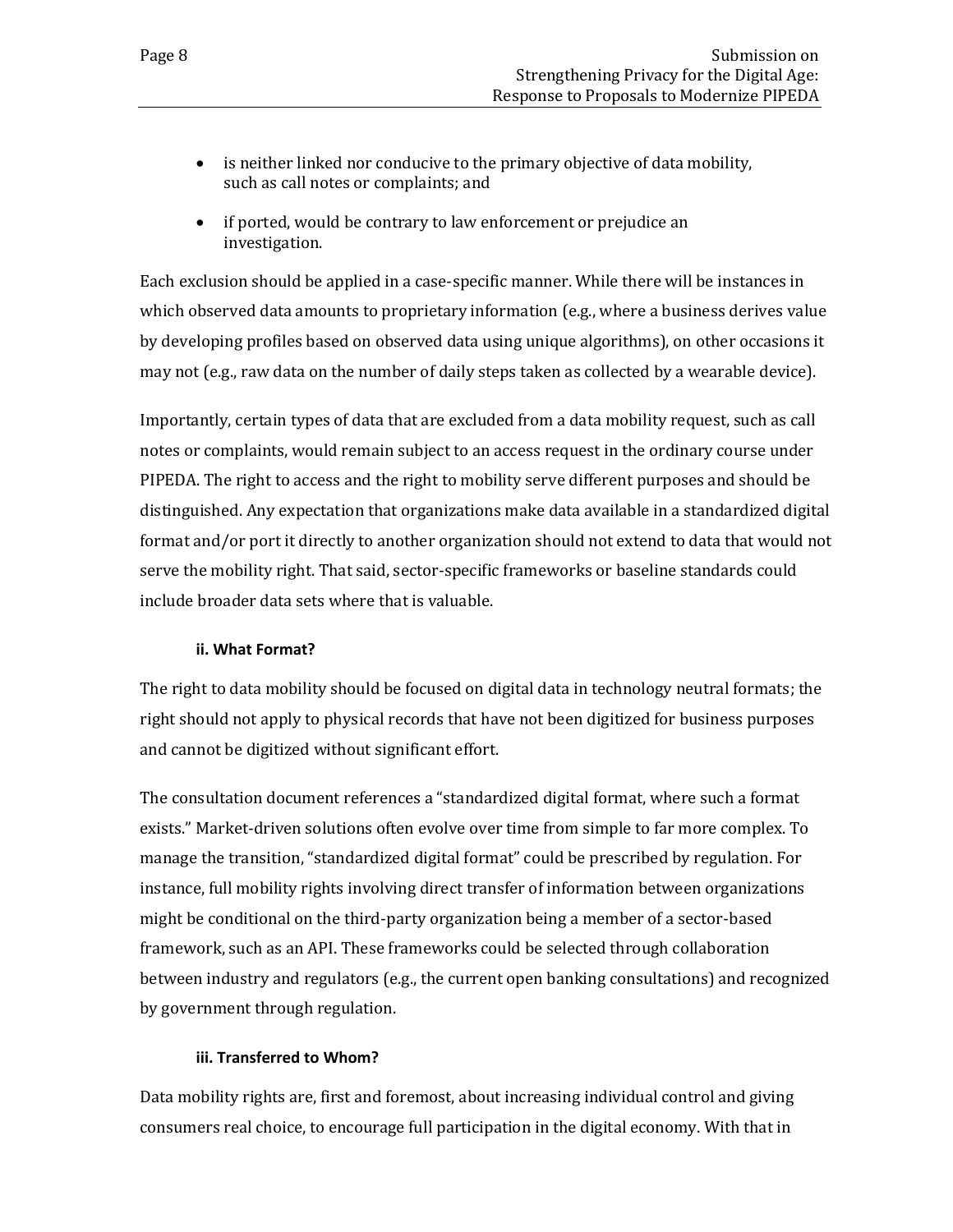mind, there is value in allowing individuals to request that their information be ported directly between organizations, without having to act as an intermediary. However, the right infrastructure must be in place to securely facilitate those transfers and to offer certainty that the individual has been thoroughly authenticated and has given full and informed consent.

To ensure optimal data security, the data mobility right may be formulated as an obligation to provide the information directly to the requestor unless the third party to whom the individual seeks to port the data uses a designated method of transfer or is accredited by a recognized body. This is particularly important where requests are received from a third-party organization on an individual's behalf, in which case organizations must be able to trust that the third party is operating with the individual's full and informed consent. Consent should not be buried in contracts with third parties, nor should the data mobility right support automated requests issued by third parties. The evolution of a broker business created by bulk third party requests and mass portability must be avoided.

### **iv. In what Circumstances?**

The GDPR affords a data portability right only to individuals when the legal ground for processing is consent or performance of a contract. The CBA Section believes that, in Canada, we must consider whether a right to data mobility should extend to situations where the basis for processing is other than consent. This is particularly important for revisiting the approach to consent under PIPEDA and extending the exceptional circumstances where consent is not required.

#### <span id="page-12-0"></span>**Additional Challenges**

### **i. Security of Data**

Ensuring security of data at the request and porting stage will be paramount for both consumers and organizations. Lessons can be learned from the experience with the GDPR's data portability right, which has not unfolded as expected. Due to issues with implementation and a regulation light on logistics, data portability under the GDPR has created a swath of cybersecurity issues involving social engineering.<sup>11</sup> Fearing heavy fines for failure to meet data portability response times, some organizations have opted for speed over diligence, neglecting appropriate steps to authenticate requestors before porting their data. Logistics around

<sup>11</sup> [https://www.theregister.co.uk/2019/08/09/gdpr\\_identity\\_thief/.](https://www.theregister.co.uk/2019/08/09/gdpr_identity_thief/)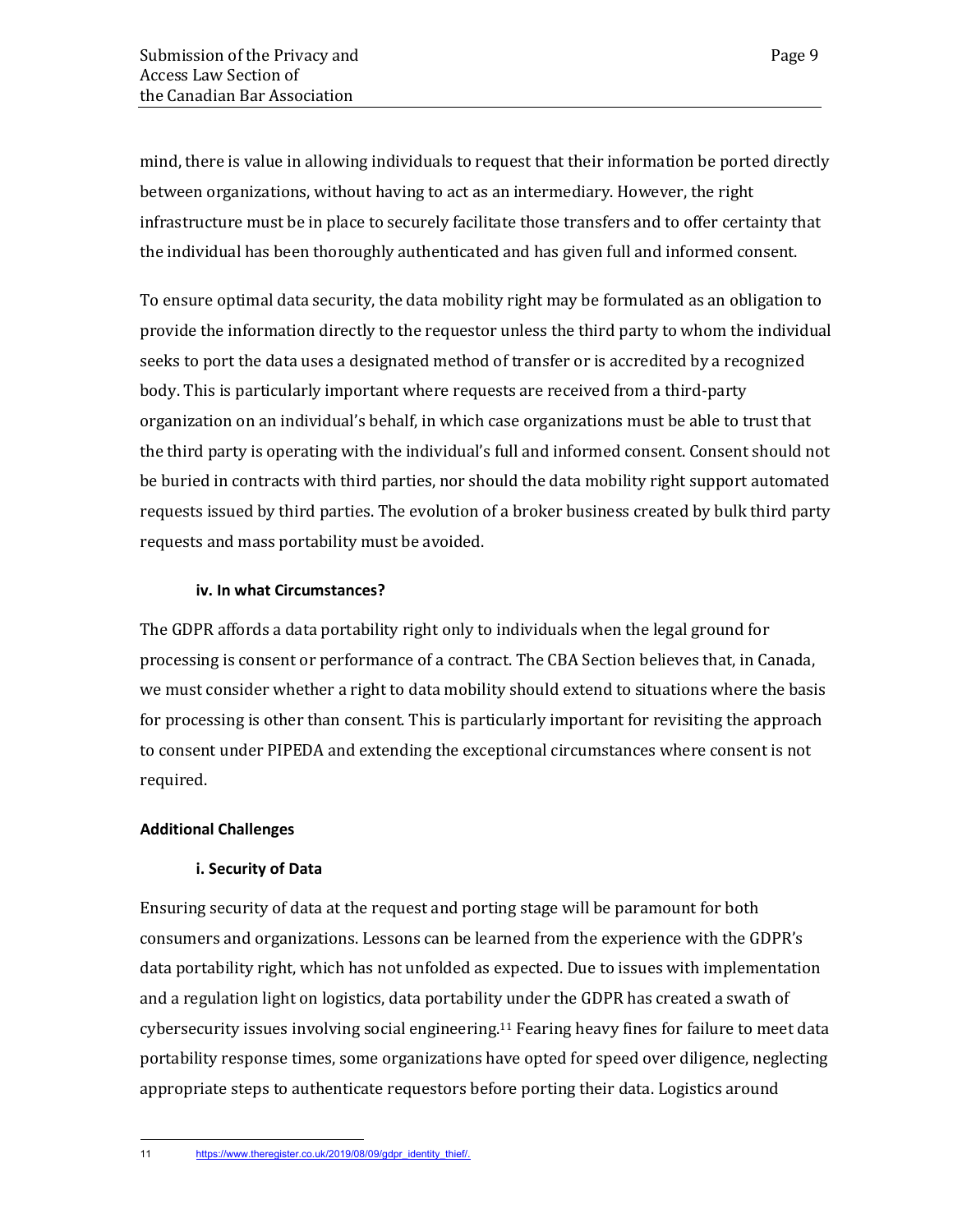authentication warrant particular attention as an approach to implementing this right is developed in Canada. To avoid a spike in mobility-related cybersecurity incidents, fraud, antimoney laundering and anti-terrorist financing, authentication issues must be carefully considered in a manner that reduces exploitable vulnerabilities at the request stage.

### **RECOMMENDATIONS**

**6. The CBA Section recommends that any proposals in the area of data security consider authentication issues.** 

### **ii. Sensitivity of Data**

Appropriate technical, administrative and physical controls must be in place to prevent unintended uses of data and to ensure that a data mobility right does not permit through the backdoor what PIPEDA and other applicable regulatory standards prohibit through the front door. For example, a data mobility right must not permit comingling of insurance and banking information in contravention of the longstanding regulatory barrier between these sectors. In addition, it may be advisable to limit data fields that can be ported to address increased risks associated with transferring particularly sensitive data. Alternatively, higher authentication standards could be used for requests to port highly sensitive data.

#### **RECOMMENDATION**

**7. The CBA Section recommends that data mobility be limited to the same principles as currently exist in PIPEDA.**

#### **iii. Liability**

As organizations will be required to share potentially sensitive data with third parties, a data mobility right should exclude liability for organizations responding to a data mobility request. If a recipient fails to adequately protect the information they receive, no action should lie against the originating organization for subsequent access, use or disclosure, assuming the originating organization complied with the established framework for completing the transfer. Originating organizations who comply with data mobility obligations should not be responsible for educating recipients on how to protect or store personal information.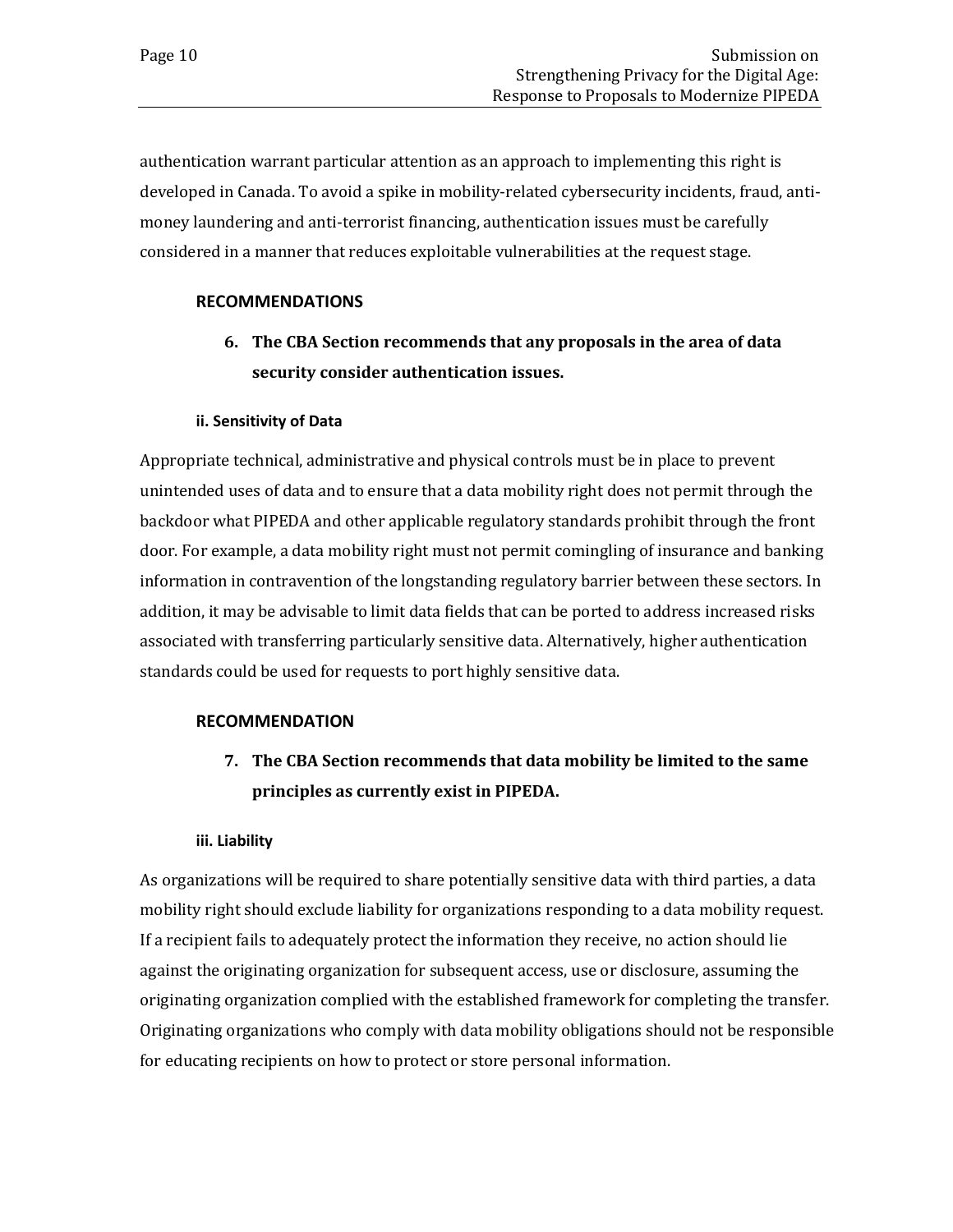#### **RECOMMENDATION:**

**8. The CBA Section recommends that subsequent liability for personal information be removed from organizations where data recipients have not adequately protected that data.** 

### **iv. Accountability**

Once information is transferred from the originating organization to the data recipient, accountability for that data should also transfer as data mobility is effectively a directed disclosure of data from one controller to another. However, if the originating organization holds on to the data for any continued business purpose of its own, that organization should continue to be accountable for the information.

### **RECOMMENDATION:**

# **9. The CBA Section recommends that organizations remain accountable for continuing to hold data for any ongoing business purposes.**

### **v. Retention**

The impact of data mobility on the retention and destruction obligations of the originating organization should be considered. Data mobility does not necessarily mean that the data ported to a third party must concurrently be deleted by the originating organization. Rather, the assumption should be that original obligations under PIPEDA remain in effect according to normal business practice.

### **vi. Enforcement**

The issue of data mobility is fundamentally about marketplace competition, consumer access to goods and services, and the creation of favourable conditions for economic growth. It may be best enforced by sector-specific regulators, and not solely by the OPC. We suggest limiting the role of the OPC to overseeing individual access rights and related privacy considerations that typically fall in the scope of PIPEDA (such as appropriate safeguards and accuracy of information). The OPC's role should not extend to determining the framework for porting data to third parties. As data mobility is as much about competition and consumer protection as it is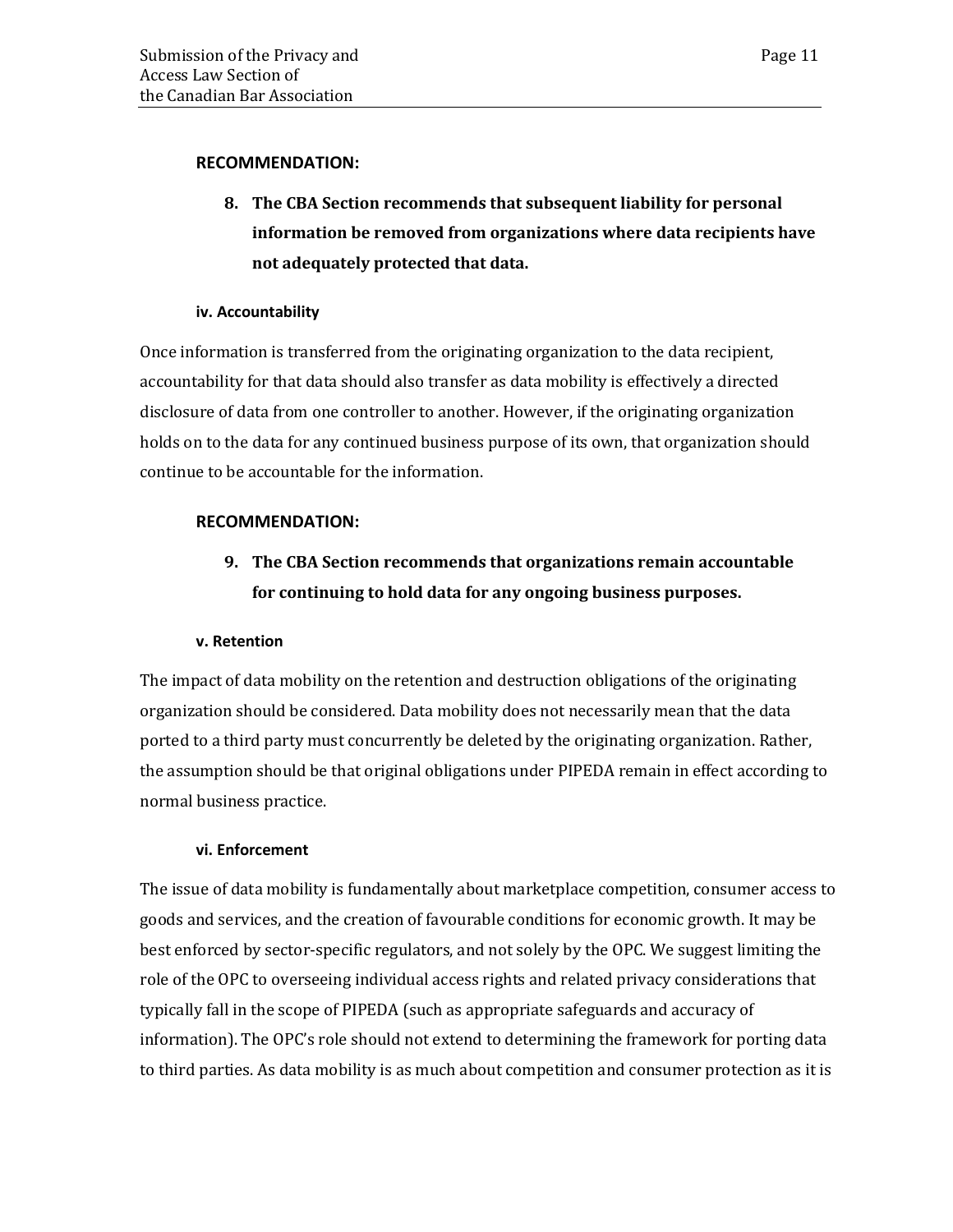about privacy, the Competition Bureau may be better positioned to administer mobility from the competition and consumer welfare perspectives.<sup>12</sup>

Further, introducing data mobility is likely to attract new third-party providers to the field, many of whom may operate internationally, raising concerns about enforcement powers of Canadian regulators. It will be necessary to ensure that all parties who might receive ported information remain accountable to consumers in Canada for privacy and confidentiality.

### **RECOMMENDATION**

**10. The CBA Section recommends limiting the role of the OPC to overseeing individual access rights and related privacy considerations typically falling within scope of PIPEDA (such as appropriate safeguards and accuracy of information) and that other government agencies are better suited to determining industry specific frameworks for data porting.**

### **C. Online Reputation**

<span id="page-15-0"></span>The CBA Section has previously made submissions to the House of Commons Committee on Access to Information, Privacy and Ethics (ETHI) Committee in March 2017<sup>13</sup> and the OPC in May 2018<sup>14</sup> about online reputation, the right to de-indexing and the right to be forgotten.

The evolution of the internet and other digital technologies has created a sea change in terms of the volume, accessibility and durability of information readily available to Canadians. Online reputation and disclosure (and subsequent use or further disclosure) of personal information online are important issues for regulators, policy makers and legislators to carefully consider as to how control of this information should be exercised, if at all, and by whom.

Some experts believe that online reputation is a multifaceted issue that may not be entirely resolved as a "privacy" issue. In some cases, the issue is not the fact that personal information remains available online, but that some uses may be discriminatory. In other cases, the issue is not collection, use and disclosure of information by an organization for commercial activity, but

<sup>12</sup> Australia's CDR is jointly regulated by the Australian Competition and Consumer Commission and the Office of the Australian Information Commissioner.

<sup>13</sup> CBA submissions on the *Personal Information Protection and Electronic Documents Act* (PIPEDA) (March 2017); available online: [https://www.cba.org/CMSPages/GetFile.aspx?guid=1775ca6e-e80c-4bee-a1bb-a8b9c8857a5a.](https://www.cba.org/CMSPages/GetFile.aspx?guid=1775ca6e-e80c-4bee-a1bb-a8b9c8857a5a)

<sup>14</sup> CBA letter to Commissioner Therrien (May 1, 2018); available online[: https://www.cba.org/CMSPages/GetFile.aspx?guid=6558cb2e-e375-](https://www.cba.org/CMSPages/GetFile.aspx?guid=6558cb2e-e375-48a0-9e2f-a57f186f8398) [48a0-9e2f-a57f186f8398.](https://www.cba.org/CMSPages/GetFile.aspx?guid=6558cb2e-e375-48a0-9e2f-a57f186f8398)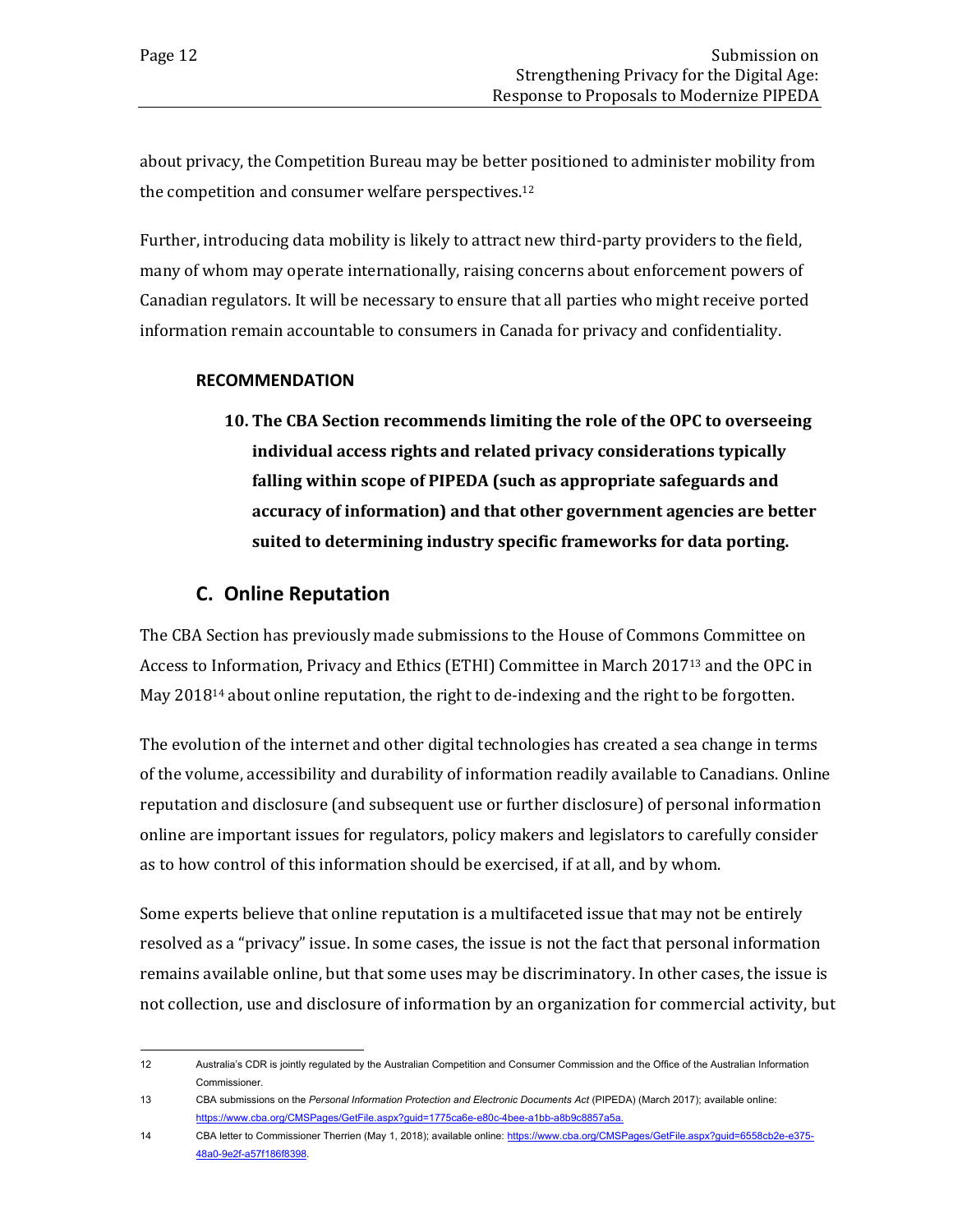dissemination of information by an individual for personal purposes that are harmful to the subject of that information. Therefore, care must be taken not to fashion a blunt instrument to deal with online reputation but to address different facets of the issue in the contexts in which they arise.

As an example, a defined retention period under PIPEDA may be unworkable. Clause 4.5.2 of Schedule 1 to PIPEDA currently provides that organizations should develop data retention periods. Clause 4.5.3 of Schedule 1 provides that information no longer required to fulfill the identified purposes should be destroyed, erased or made anonymous. A change to PIPEDA to require that personal information be deleted or destroyed based on a fixed retention period would be complex given the different statutorily mandated minimum retention periods under federal, provincial and territorial law. Even where there is no statutorily mandated minimum retention period, organizations may have legitimate reasons to retain information, including limitation periods for potential causes of action (which may be lengthy due to discoverability). ISED should also consider whether mandating a defined retention period is within the constitutional authority of Parliament given its impact on matters under provincial jurisdiction.

Although the CBA Section does not recommend defined retention periods, we believe that organizations could be encouraged to be more thoughtful and transparent about the criteria to define their retention periods for different categories of personal information and how their retention periods are rationally connected to the identified purposes for collection and use.

### **RECOMMENDATION**

# **11. The CBA Section recommends that ISED consider amendments to PIPEDA to require organizations to disclose the criteria they use to define retention periods for broad categories of personal information.**

The CBA Section recognizes that children and youth present a special case when considering online reputation.<sup>15</sup> The CBA Section supports ISED's exploration of additional means to afford Canadian children expansive privacy protection in accordance with their constitutional rights. The Supreme Court of Canada has stated that "recognition of the inherent vulnerability of

15 *Ibid.*, Canadian Bar Association letter to Commissioner Therrien (May 1, 2018).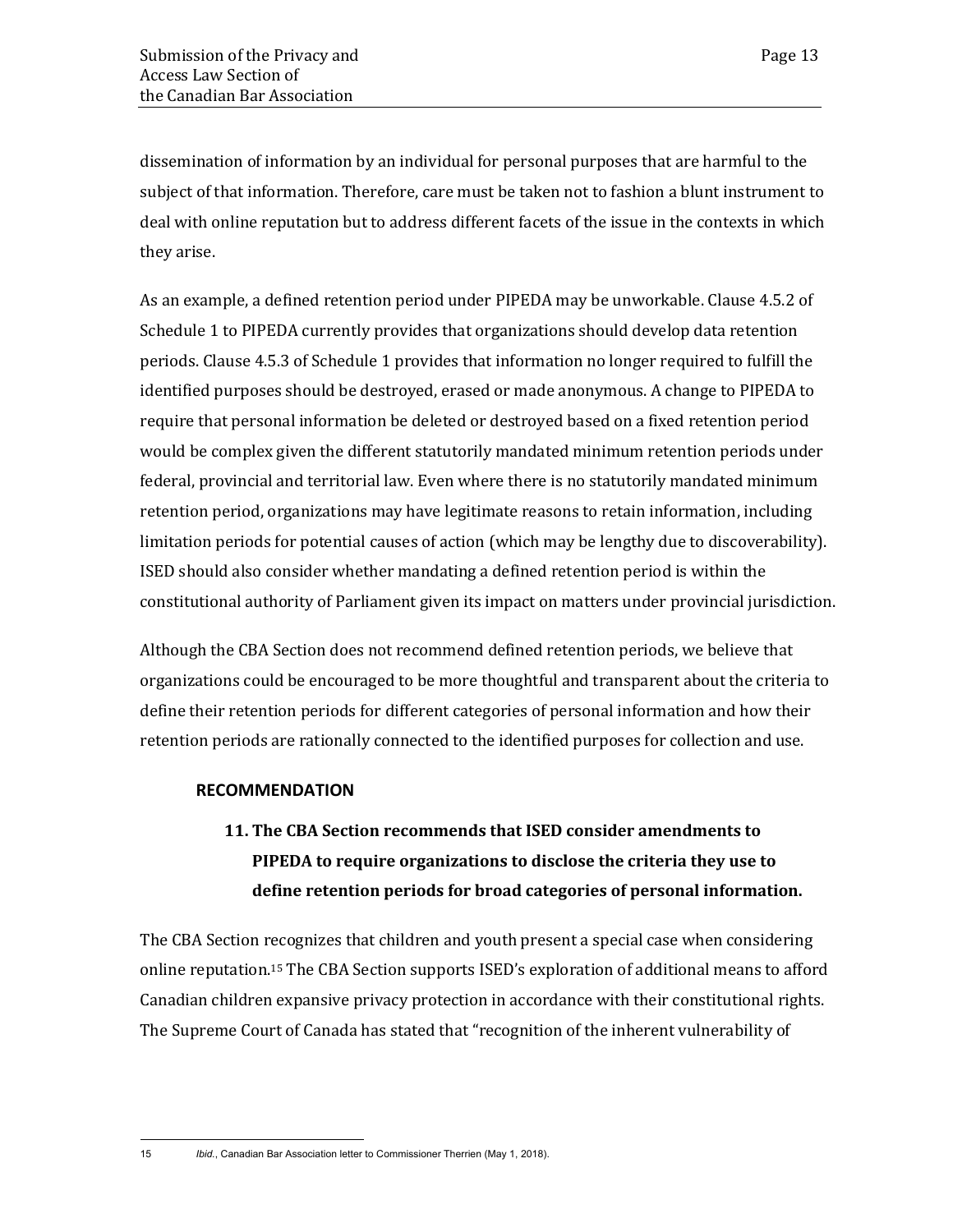children has consistent and deep roots in Canadian law."<sup>16</sup> It is also consistent with the *United Nations Convention on the Rights of the Child* (UNCRC), which Canada has ratified.

Although Parliament must not intrude on provincial or territorial jurisdiction to determine the appropriate age of majority, ISED should explore means to work cooperatively with provinces and territories to ensure that individuals under the age of majority in their region of residence, particularly children under 13 years of age, have nationally uniform tools to control information or misinformation that they or others have publicly posted or is shared about them other than through recourse to litigation in certain circumstances.

For example, federal, provincial and territorial governments could cooperate to develop uniform laws within the respective jurisdictions of Parliament and the Legislatures to give effect to the following rights in the UNCRC that are rationally connected to online reputation:

- Article 8: the right of a child to preserve his or her identity;
- Article 16: the right to be free from unlawful attacks upon his or her honour and reputation;
- Article 32: the right to be protected from economic exploitation; and
- Articles 34: protection from sexual exploitation and abuse.

In particular, there is a reasonable argument for widening the scope for removal when disseminated material concerns a child, without having to rise to the level of being criminal, defamatory or, in the sense of PIPEDA, inaccurate or incomplete. In balancing freedom of expression against the interests of the minor, the CBA Section believes that it is appropriate to consider the psychological effects on a child during crucial years of development and challenges children may face in accessing justice, particularly children whose families do not have resources to engage in protracted disputes with the perpetrators and online platforms. While improved protection of children may be accomplished in part through PIPEDA, the CBA Section believes that this issue requires broad provincial and territorial cooperation to be effective. In particular, the CBA Section encourages ISED to consider the following issues:

• Is a three-step process (negotiate with the source or platform, complain to OPC, and then seek a remedy under section14) appropriate as a primary means for a child to obtain a remedy for harmful content posted about that child?

<sup>16</sup> *A.B. v. Bragg Communications Inc*., [2012] 2 SCR 567, 2012 SCC 46 at para 17.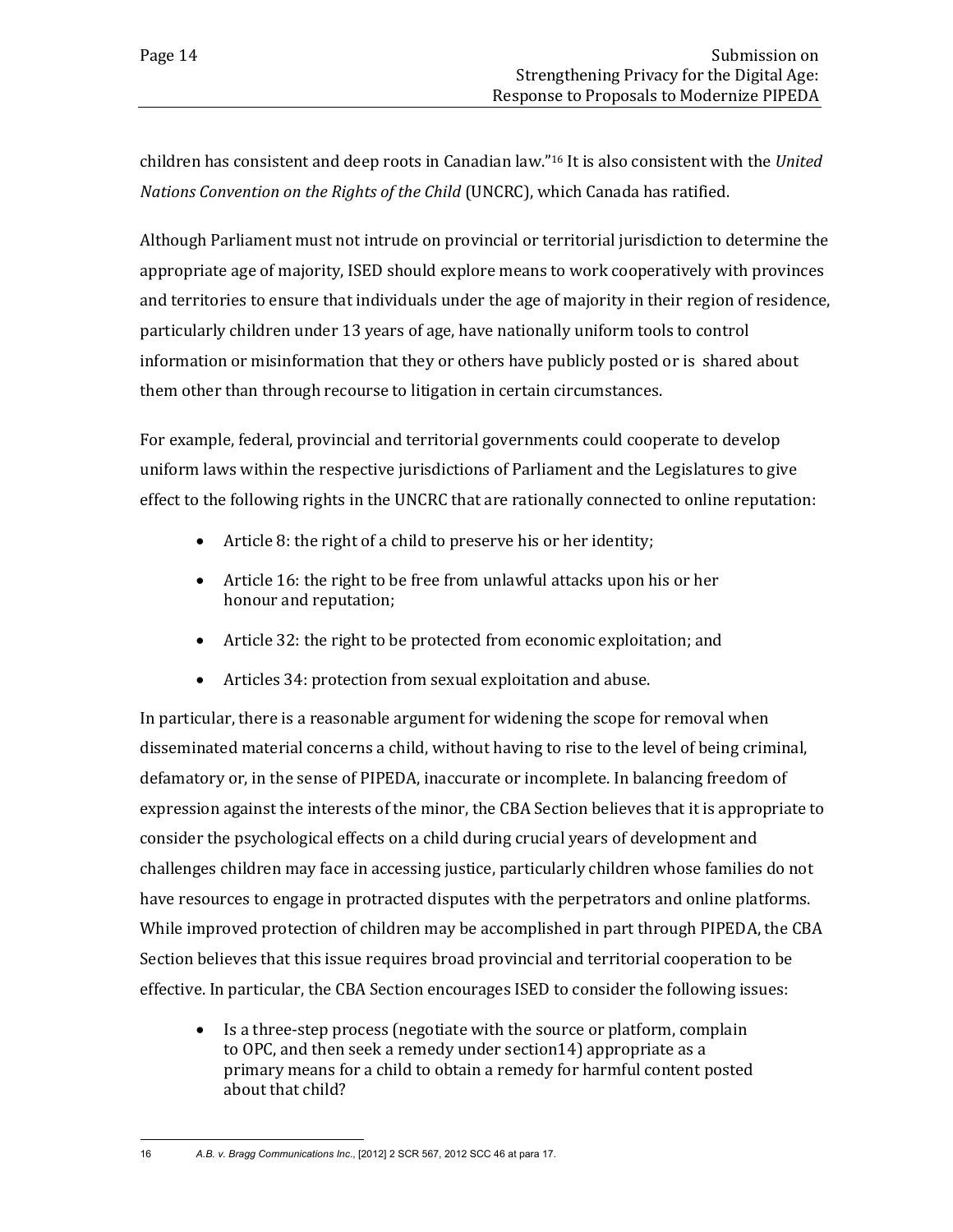- Would a bright line rule on the right of a child to take down information about that child negatively impair the ability of youth to participate in online media? On the other hand, is there an age below which the benefits of participation are outweighed by risks of doing so, without bright line rules requiring the take-down of information?
- If a bright-line rule is appropriate, is it more in the nature of provincial or territorial consumer protection and human rights?

### **RECOMMENDATION**

**12. The CBA Section recommends that ISED work with provincial and territorial governments to develop a multi-jurisdictional approach to enhancing protections for children from unlawful attacks on their honour and reputation, which may include, but should not be limited to, strengthening the protections for children under PIPEDA.**

### <span id="page-18-1"></span><span id="page-18-0"></span>**III. PART 2 – ENABLING RESPONSIBLE INNOVATION**

### **A. Enabling Data Trusts for Enhanced Data Sharing**

The CBA Section generally supports the proposal to amend PIPEDA to support ethically responsible innovation through trusted data exchanges. However, the focus on and use of the term "data trust" is unhelpful. Trusted data exchanges should be neutral concerning the chosen business or legal structure supporting the data exchange. Instead, the focus should be on setting minimum criteria for transparency, standards for the de-identification of data, and independent audit or verification.

Much of the discussion on "data trusts" overlooks the complexity associated with adapting a common law trust or its Quebec civil law counterpart to the types of data sharing that could facilitate innovation.<sup>17</sup> That adaptation would require substantial cooperation from provincial and territorial governments given their jurisdiction for property and civil rights in section 92(13) of the *Constitution Act, 1867*.<sup>18</sup> Except for a "purpose trust",<sup>19</sup> trust property must be managed for the benefit of a legal or natural person that is identified or identifiable. The idea that beneficiaries would be identified or identifiable runs counter to the underlying purpose of

<sup>17</sup> In the English common law context, some of these problems were discussed in a report commissioned by the Open Data Institute as part of a project funded by the UK Government's Office for Artificial Intelligence and Innovate UK: "Data trusts: legal and governance considerations" (April 2019) [\(https://theodi.org/wp-content/uploads/2019/04/General-legal-report-on-data-trust.pdf](https://theodi.org/wp-content/uploads/2019/04/General-legal-report-on-data-trust.pdf) ).

<sup>18</sup> 30 & 31 Vict, c 3, as amended.

<sup>19</sup> M.E. Hoffstein, *Halsbury's Laws of* Canada *- Trusts* (2015 Reissue) ("Hoffstein"), HTR-77.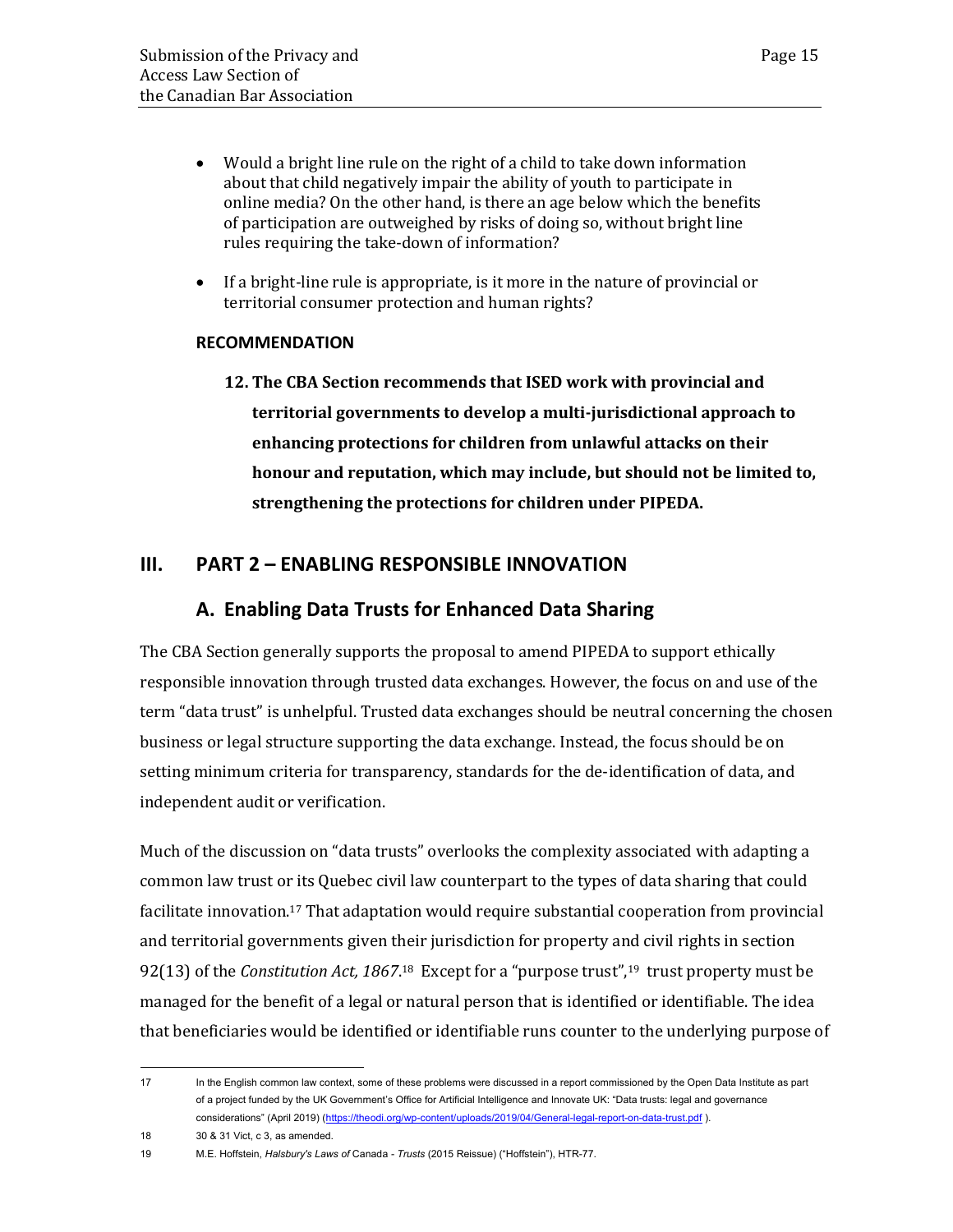the data exchange to facilitate the use of de-identified data. Further, although it is possible to have a "purpose trust", the prevailing view is that it must be charitable in nature,<sup>20</sup> which would greatly diminish their overall utility in driving innovation.

Generally speaking, trustees have exclusive authority over trust property.<sup>21</sup> The trustees will commonly have the power to invest, sell, lease, and take other administrative action for management of the trust property, as set out in the trust deed or provincial/territorial legislation.<sup>22</sup> The vulnerability of the beneficiaries when legal title and administrative powers over property belong to the trustee requires that the law impose fiduciary duties on trustees. Even though it would be possible to design a unit trust to give beneficiaries the right to oversee the trustees by electing the trustees (as is commonly the case in trust declarations for income trusts), this may expose the beneficiaries to liabilities for the management of the trust. This became an issue of concern for trusts used for publicly traded businesses. For example, Ontario enacted the *Trust Beneficiaries' Liability Act, 2004*,<sup>23</sup> to protect beneficiaries of Ontario trusts governed by the *Securities Act*. 24

Except for unit trusts where unitholders may replace the board of trustees, disputes about management of trusts often require court intervention. Further, any individual beneficiary may start litigation if they believe that the trustees are not abiding by the terms of the declaration of trust or have breached their fiduciary duties. Without a breach of fiduciary duty, courts afford trustees significant discretion.<sup>25</sup> Assuming the beneficiaries of the trust were the individuals whose information is the subject matter of the trust, the inability to manage litigation risk makes it improbable that a trust would be widely adopted in the private sector as a mechanism to facilitate data sharing in the innovation economy.

It may be that the term "data trust" is meant to invoke a new special purpose vehicle not yet developed by the federal government through legislation. If that is the intent, the case has not been made for developing such a vehicle. Further, the language used to describe these trusted data exchanges should not obscure whether they are being used for a profit-making purpose.

<sup>20</sup> Hoffstein, ibid., HTR-82.

<sup>21</sup> Paul B. Miller, *The Future for Business Trusts: A comparative Analysis of Canadian and American Uniform Legislation* (2011), 36 Queen's L.J. 443-502, at para. 26 (QL Advance).

<sup>22</sup> See e.g. *Trustee Act,* R.S.O. 1990, c. T.23, ss. 17, 19, 21, 22, 24, 27(2), and 48.

<sup>23</sup> S.O. 2004, c. 29, Sch A.

<sup>24</sup> R.S.O. 1990, c S.5.

<sup>25</sup> Hoffstein, *supra*, note 19, HTR-148.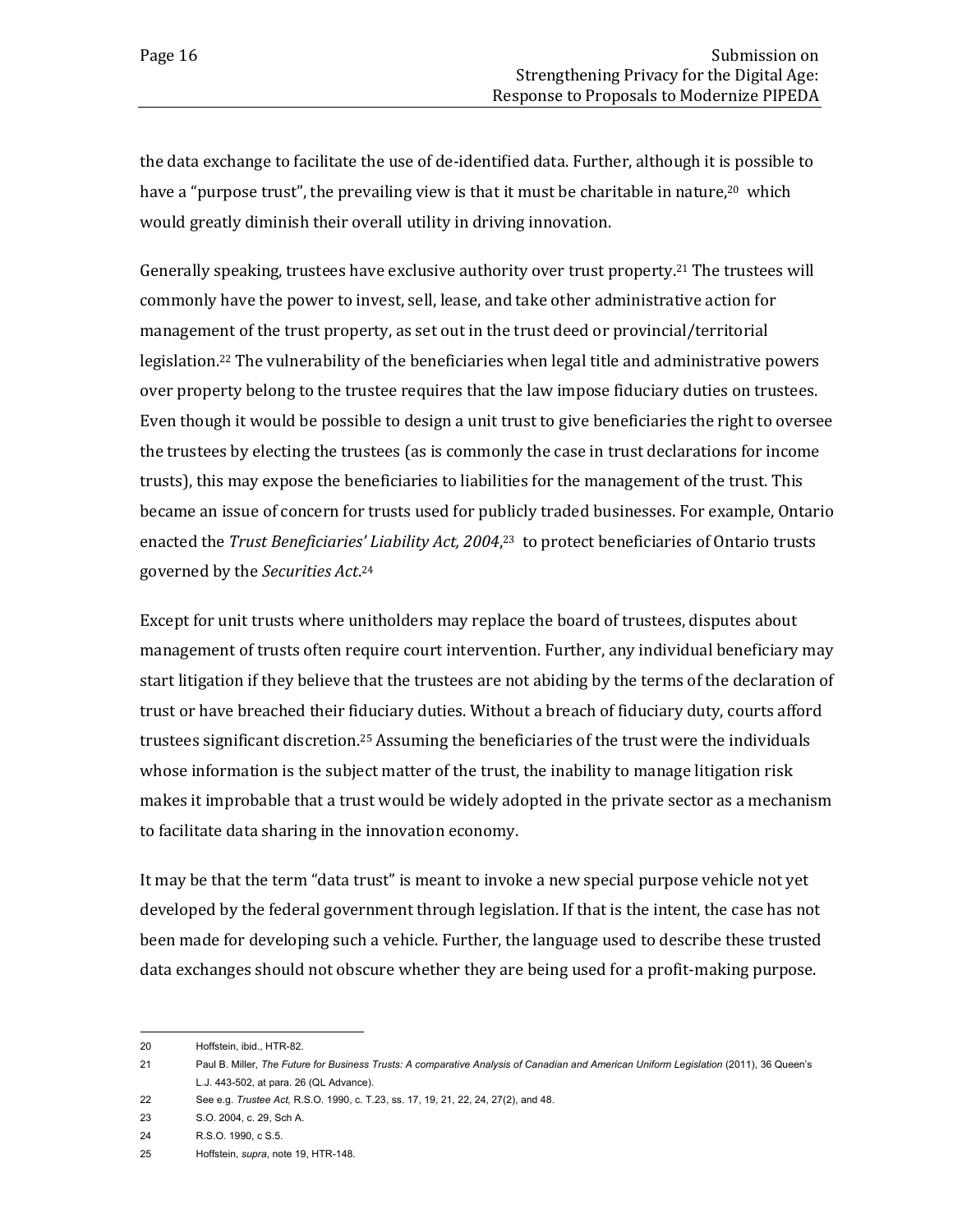### **RECOMMENDATION**

# **13. The CBA Section recommends that regulations relating to trusted data exchanges be neutral with respect to the chosen business or legal structure.**

ISED's proposal appears limited to "establishing a regime for use of de-identified data in PIPEDA".<sup>26</sup> The CBA Section recommends that ISED not limit trusted data exchanges to deidentified data. Trusted data exchanges could be used to facilitate sharing of personal information that has not been de-identified. This could be valuable for research and the activities of Statistics Canada and others. PIPEDA sections  $7(2)(c)$  and  $7(3)(f)$  create a high threshold to meet prior to using or disclosing information for statistical, scholarly study or research.

However, the CBA Section agrees that whether and to what extent data is de-identified should be one criterion among others that may be relevant to whether the personal information can be contributed to a data exchange without the consent of the individual. Other criteria may include sensitivity of the information and controls in place to prevent misuse, such as independent ethical review, confidentiality obligations and other contractual protections, and also in the case of data not fully de-identified, whether the individual is able to opt-out.

### **RECOMMENDATION**

**14. The CBA Section recommends that how appropriate the use of a trusted data exchange is be assessed by whether and to what extent the data is de-identified, and also other criteria, such as the sensitivity of the information and controls in place to prevent misuse.** 

To the extent de-identification is a relevant criterion, the CBA Section cautions against prescriptive regulation. The U.S. experience under the *Health Insurance Portability and Accountability Act* of 1996 and the "safe harbour" de-identification standard under the *HIPPA Privacy Rule*, section 164.514(b)(2) illustrate one of the dangers of setting a prescriptive standard. The safe-harbour allows the de-identification threshold to be met by removing

<sup>26</sup> " Strengthening Privacy for the Digital Age: Proposals to modernize the Personal Information Protection and Electronic Documents Act", Part 2, Section A ("ISED Proposal"); online[: https://www.ic.gc.ca/eic/site/062.nsf/eng/h\\_00107.html.](https://www.ic.gc.ca/eic/site/062.nsf/eng/h_00107.html)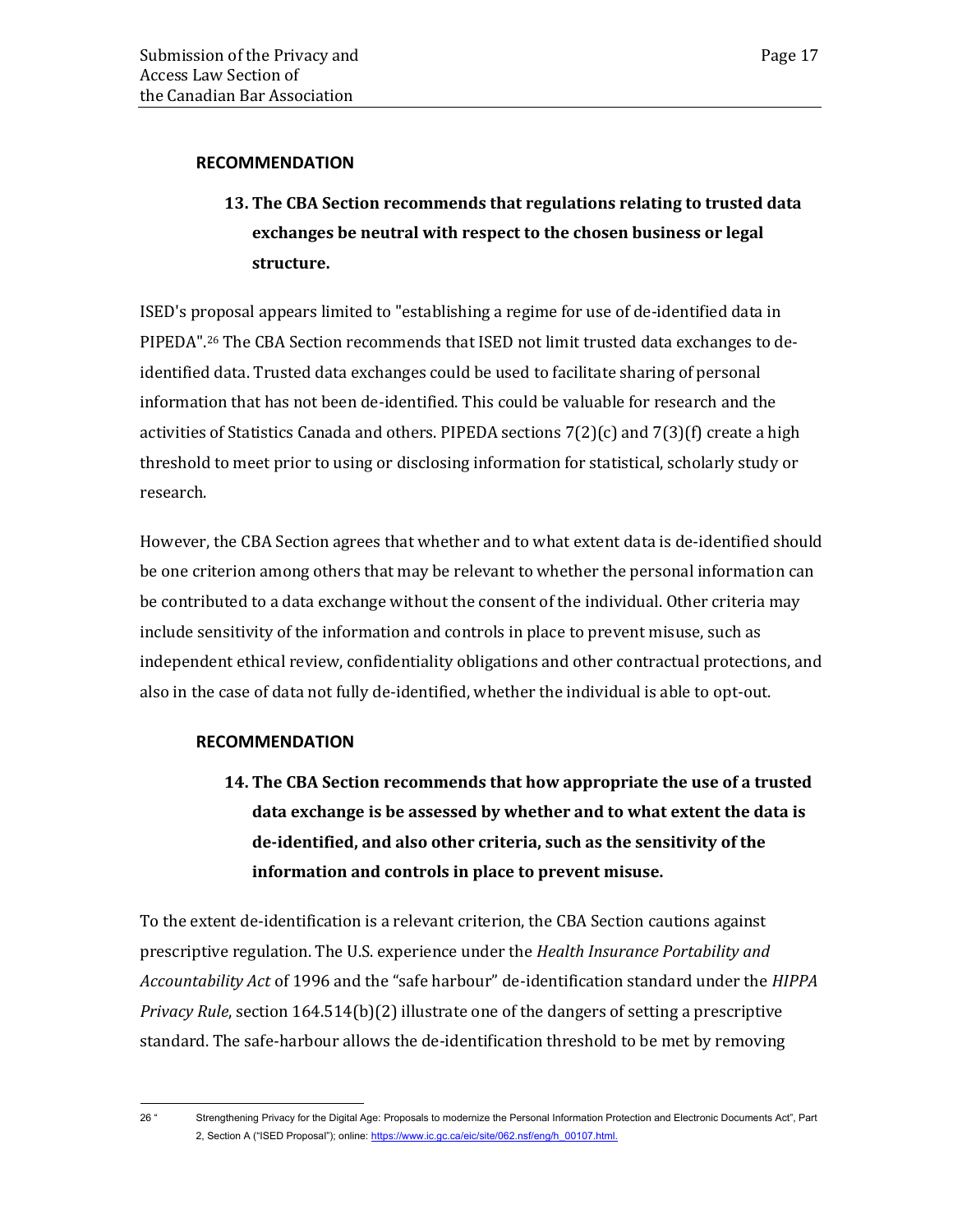certain identifiers. However, this may not be sufficient de-identification in many contexts. One answer might be to set a very high threshold, but this may ultimately stifle the use of data exchanges.

### **RECOMMENDATION**

# **15. The CBA Section recommends that standards for de-identification not be prescriptive.**

### **B. Self-Regulation and Technical Standards**

<span id="page-21-0"></span>In our view, the inevitable cost increase to businesses resulting from the certification mechanism should be weighed against potential benefits for consumers.

The OPC is an oversight agency and the CBA Section believes it should not be given authority to review an organization's adherence to a certification scheme. We suggest that the Standards Council of Canada should instead be given the sole authority for the certification scheme. It accredits Standards Development Organizations (SDO) to develop the National Standards of Canada (NSCs). An SDO develops a standard/certification scheme by consulting with subject matter experts, who become members of a technical committee. Participants in these committees give technical expertise and input and are often stakeholders in different sectors.

Similar to Schedule 1 of PIPEDA, "Principles Set Out in the National Standard of Canada Entitled Model Code or the Protection of Personal Information", <sup>27</sup> additional NSCs could be developed by the Standards Council of Canada and added to PIPEDA through approval by Parliament. The NSCs could act as accreditation schemes.

When developing NSCs, we believe that the Standards Council of Canada should:

- identify the need for the standard;
- review the existing standards landscape;
- engage affected stakeholders;
- notify the public at the project start;
- develop the standard (with technical experts);

<sup>27</sup> CAN/CSA-Q830-96.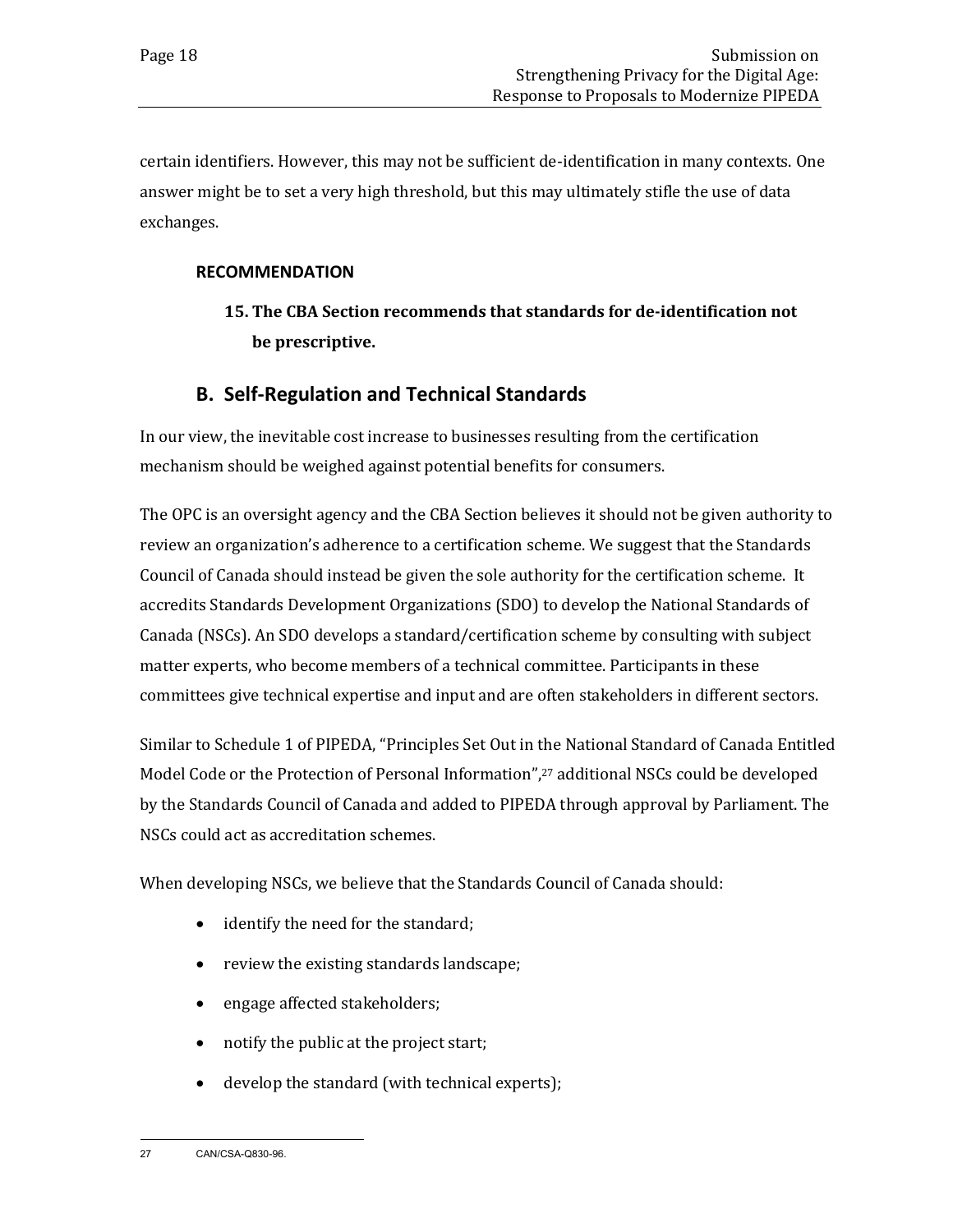- publicly consult on the proposed standard;
- deal with comments received and revise as determined by the technical experts;
- conduct a vote and gain approval of the NSC;
- publish promptly; and
- maintain the NSC.

To be recognized as an NSC developed by a Standards Council of Canada accredited SDO, the standard must be developed in accordance with:

- consensus from a balanced committee of stakeholders;
- public scrutiny;
- consistency with (or incorporating) existing international and pertinent foreign standards;
- not acting as a barrier to trade; and
- ongoing maintenance, generally through periodic review (five-year cycle) or as needed.

The Standards Council of Canada has a thorough development and review process for accreditation standards. An NSC is developed with a balanced committee of stakeholders and experts, and accreditation and review of accreditation is generally performed by the Standards Council of Canada. Given this, we suggest that the degree of involvement of the OPC and ISED should be weighed carefully in these matters.

### **RECOMMENDATION:**

# **16. The CBA Section recommends that the Standards Council of Canada be considered when determining accountability for a certification regime.**

### <span id="page-22-1"></span><span id="page-22-0"></span>**IV. PART 3 – ENHANCING ENFORCEMENT AND OVERSIGHT**

### **A. Enhancing the Commissioner's Powers**

In this section, the CBA Section proposes a package approach intended to ensure a meaningful and more robust enforcement regime, in the context we describe below.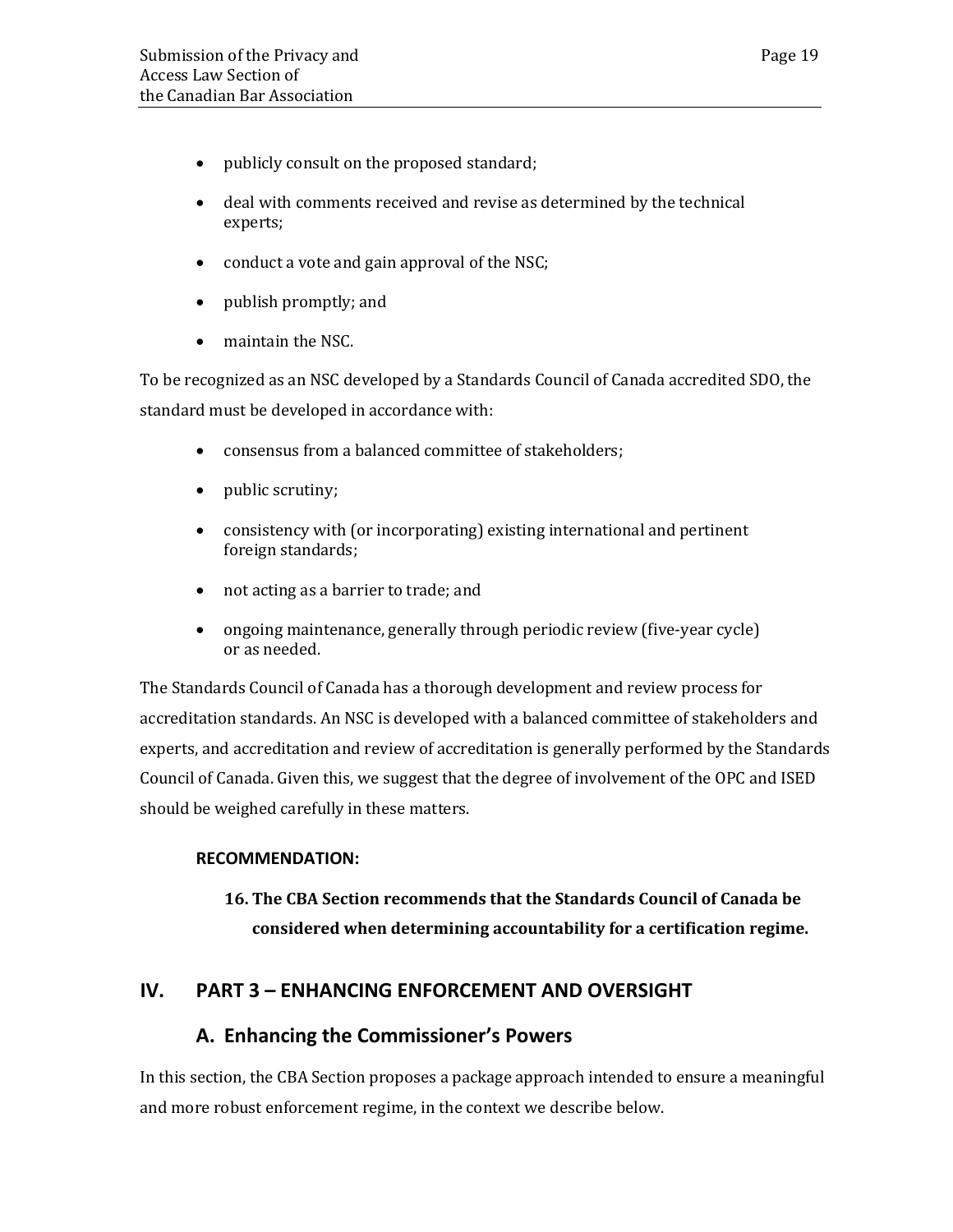When the entire legal framework for privacy in Canada is considered – PIPEDA, provincial and territorial laws, and common and civil law – Canadians are generally well-protected and companies have real incentive to protect personal information. PIPEDA's principles-based model will always mean some uncertainty when trying to apply principles to new products and services. In our view, Canadians and organizations will benefit most from a collaborative model that allows the OPC and organizations to work together to confront these challenges and develop new tools, like the new non-binding advance opinions program offered by the OPC.

The ombudsperson model for the OPC works well and is a valuable aspect of Canada's legal privacy framework. However, its effectiveness will suffer if it transforms into more of a prosecutor or enforcer model. The courts should remain the appropriate place for remedies.

Further, there is insufficient evidence that PIPEDA needs material fixing or strengthening. Complaints to the OPC are down and early resolution is up. In general, the public is unaware of how much Canadian businesses have done to improve handling of their personal information.

Finally, and most unfortunately, a few bad and highly publicized cases have received an inordinate degree of attention, which has added to calls for increased powers and enforcement.

Three key themes comprise the package approach that the CBA Section recommends:

- 1. policy considerations, guidance and procedural safeguards;
- 2. effective investigations and audits; and
- 3. meaningful tools to address offences and non-compliance, including financial impact.

#### <span id="page-23-0"></span>**Policy Considerations, Guidance and Procedural Safeguards**

Mechanisms are needed to ensure that the OPC reflects government policy in carrying out its mandate as an agent of Parliament without policy making authority. Different mechanisms can achieve this goal:

• **Policy Objectives:** Adding a new explicit broad policy objectives section in PIPEDA that would apply to anyone interpreting or enforcing PIPEDA, similar to the *Broadcasting Act* and the *Telecommunications Act*. For example, policy objectives could explicitly require balancing between the right of privacy of individuals with respect to their personal information and the need of organizations to collect, use or disclose personal information, and consideration of innovation and economic competitiveness.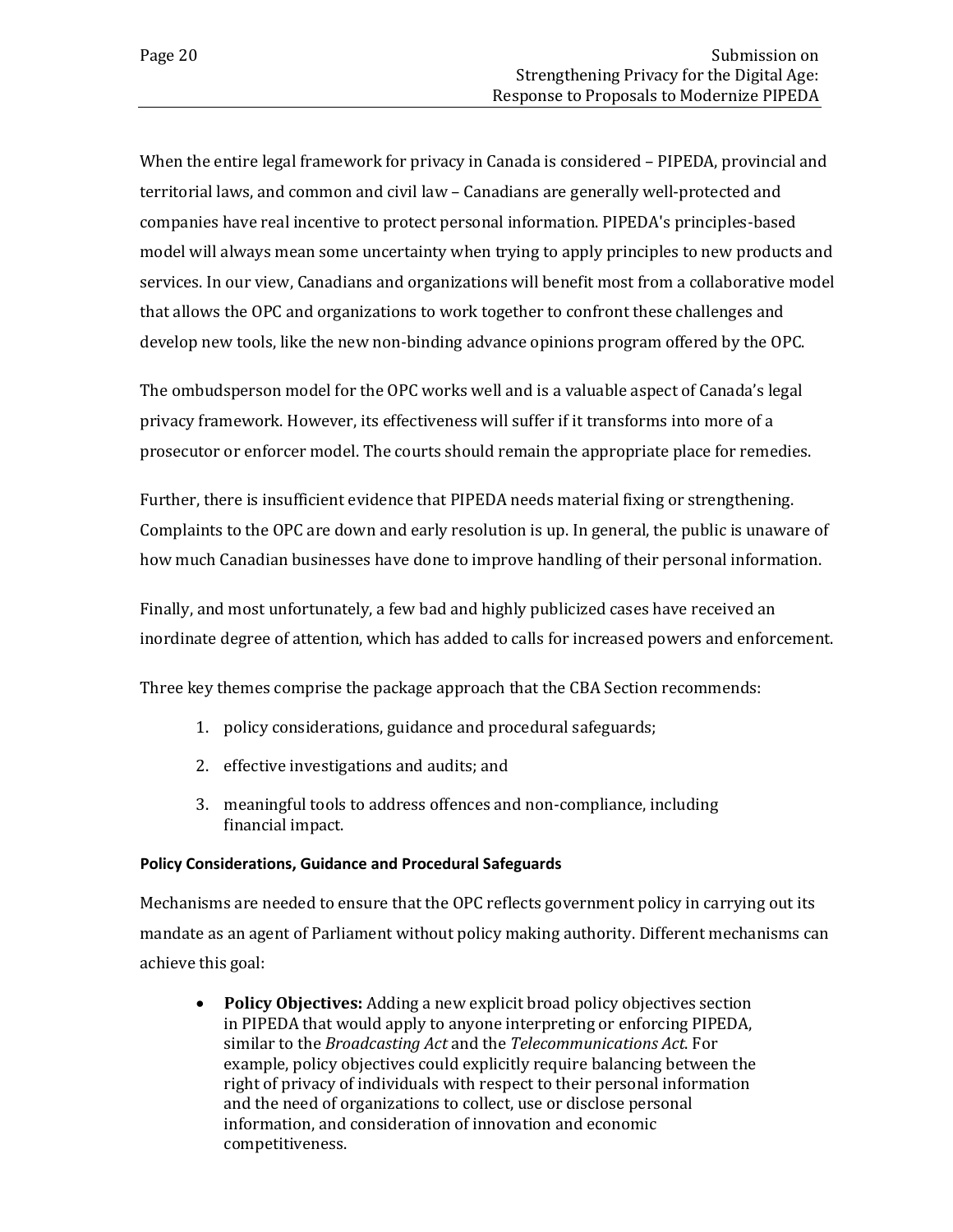• **Policy Direction:** Introducing the ability for ISED to issue directions to the OPC requiring consideration of broader policy objectives (e.g. to consider economic development, encourage investment and innovation, balance with business needs, customer choice and experience).

Additionally, new procedural safeguards for OPC guidance would benefit both consumers and

businesses by offering increased accountability and procedural fairness. For example:

- **Federal Court:** Introduce a new procedural safeguard via an amendment to the *Federal Court Act* to create a statutory ability to appeal to the Court a legal interpretation in a non-binding OPC guidance document (e.g. transfer for processing is a disclosure not a use).
- **Cabinet appeal:** Introduce an ability for ISED to review OPC guidance through a right for parties to seek Cabinet appeal.
- **Advance opinions:** The OPC has launched a program to give organizations non-binding advance opinions. ISED could support that program through structural support elements (e.g.: formalizing the OPC's authority in PIPEDA; exempting documents and communications from freedom of information requests, similar to breach reports and records under section 20(1.1); allowing cost recovery; and considering to what extent binding advance opinions might be appropriate).

#### <span id="page-24-0"></span>**Effective Investigations and Audits**

There is a need to ensure the OPC conducts its investigations and audits effectively, efficiently and in a timely fashion. The CBA Section offers the following observations and suggestions:

- **Additional procedural safeguards for audit power:** PIPEDA should explicitly include administrative safeguards to the OPC's existing audit powers (e.g. long prior notice, clear indication of focus of audit, etc.) and exercise of audit powers should remain based on the current standard of reasonable grounds that there is a contravention of PIPEDA.
- **Additional discretion not to investigate complaints:** The grounds for the OPC not to investigate or to discontinue certain complaints should be expanded slightly (i.e. to refuse or cease to investigate if the investigation is unnecessary having regard to all the circumstances of the complaint).
- **Sharing with agencies:** Consider additional authority for the OPC to share information with other specific regulators (e.g. Competition Bureau), for specific purposes (e.g. similar to CASL section 58). It will be important to consider what information can be shared (e.g. exclude information that was shared with a regulator by the organization on a confidential basis).
- **Timely investigations and guidance:** The OPC has lagged on quick investigations of complaints and publishing reports of findings, delaying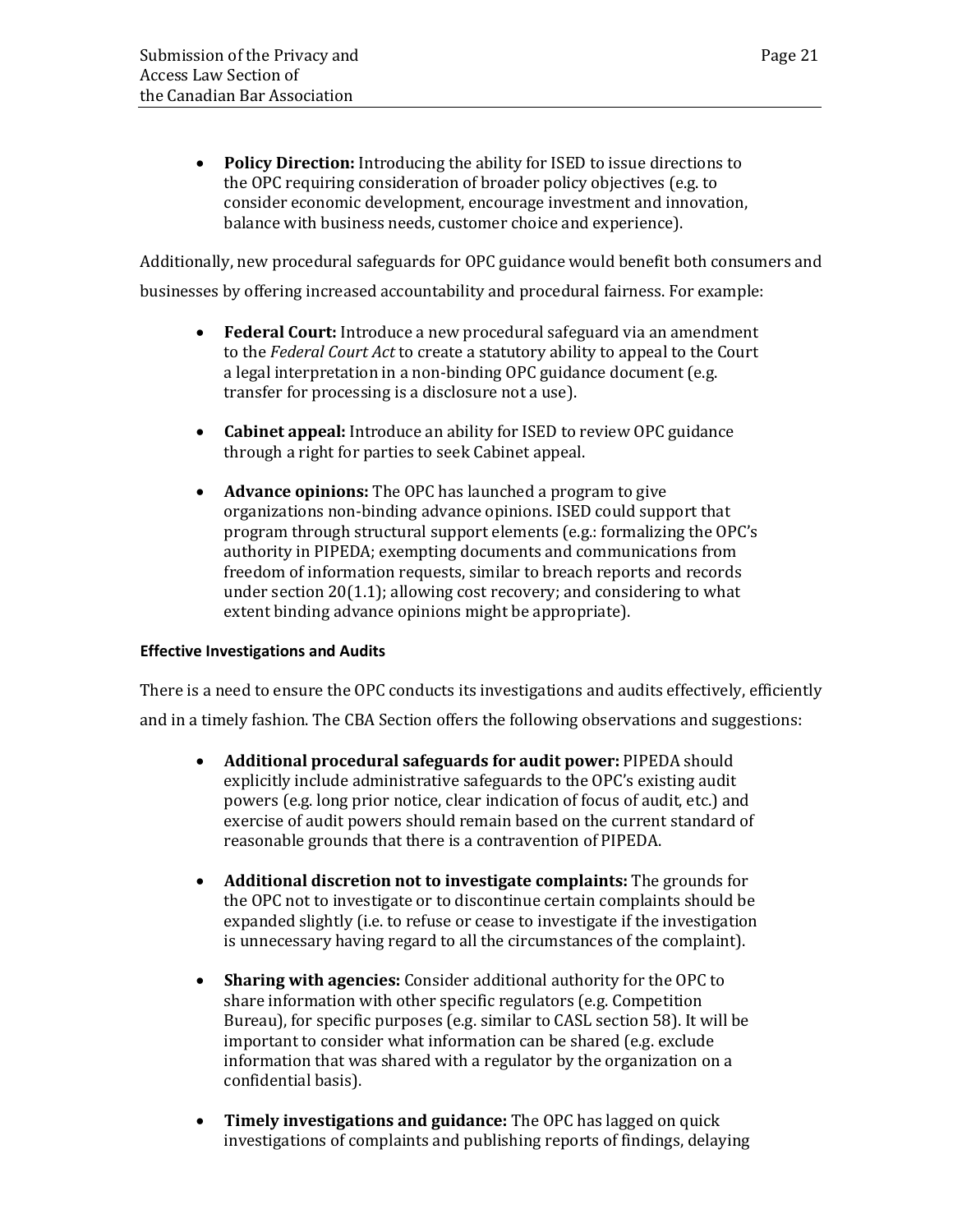outcomes for individuals and guidance for organizations. The OPC should be held to a one-year deadline for complaint investigations. This would also allow the option of seeking timelier recourse before the Federal Court.

#### <span id="page-25-0"></span>**Meaningful Tools to Address Offences and Non-compliance, including Financial Impact**

The CBA Section recognizes the need for real enforcement and consequences for noncompliance but does not support any major shift in the current roles and functions of the actors that make up the PIPEDA enforcement regime (i.e. OPC, Federal Court and the Attorney General).

### **RECOMMENDATION:**

**17. The CBA Section recommends that there not be any major shift in the current roles and functions of the actors that make up the PIPEDA enforcement regime, and the OPC should instead be encouraged to use existing powers and tools.**

The following tools or changes to existing tools might also be considered to expand the impact and reach of each of those actors:

- **Limited OPC cessation and records preservation orders:** As extreme powers, cessation and records preservation orders are usually not appropriate for an ombudsman model. However, those powers might be extended to the OPC and reserved for egregious cases including imminent material harm to individuals. They should not be available to challenge normal business practices or differences of opinion or interpretation. Careful consideration should be given to the timing to exercise these new powers and any right to appeal.
- **Direct route to the Federal Court:** In more egregious cases, where it would not be efficient or effective for the OPC to first conduct an investigation and then start over again in seeking recourse before the Federal Court, both the OPC and individuals should be allowed to go directly to the Federal Court. This would need careful consideration to identify the necessary threshold when a direct route to the Federal Court is appropriate.
- **New offences for AG to prosecute:** The OPC has never yet referred a matter to the AG for prosecution. Still, likely the least controversial way to augment enforcement is to expand the offences that could be referred to the AG for prosecution, e.g. insufficient safeguards, deliberate reidentification, other material non-compliance with PIPEDA. Any expansion of offences would have to reflect any need for intent, be limited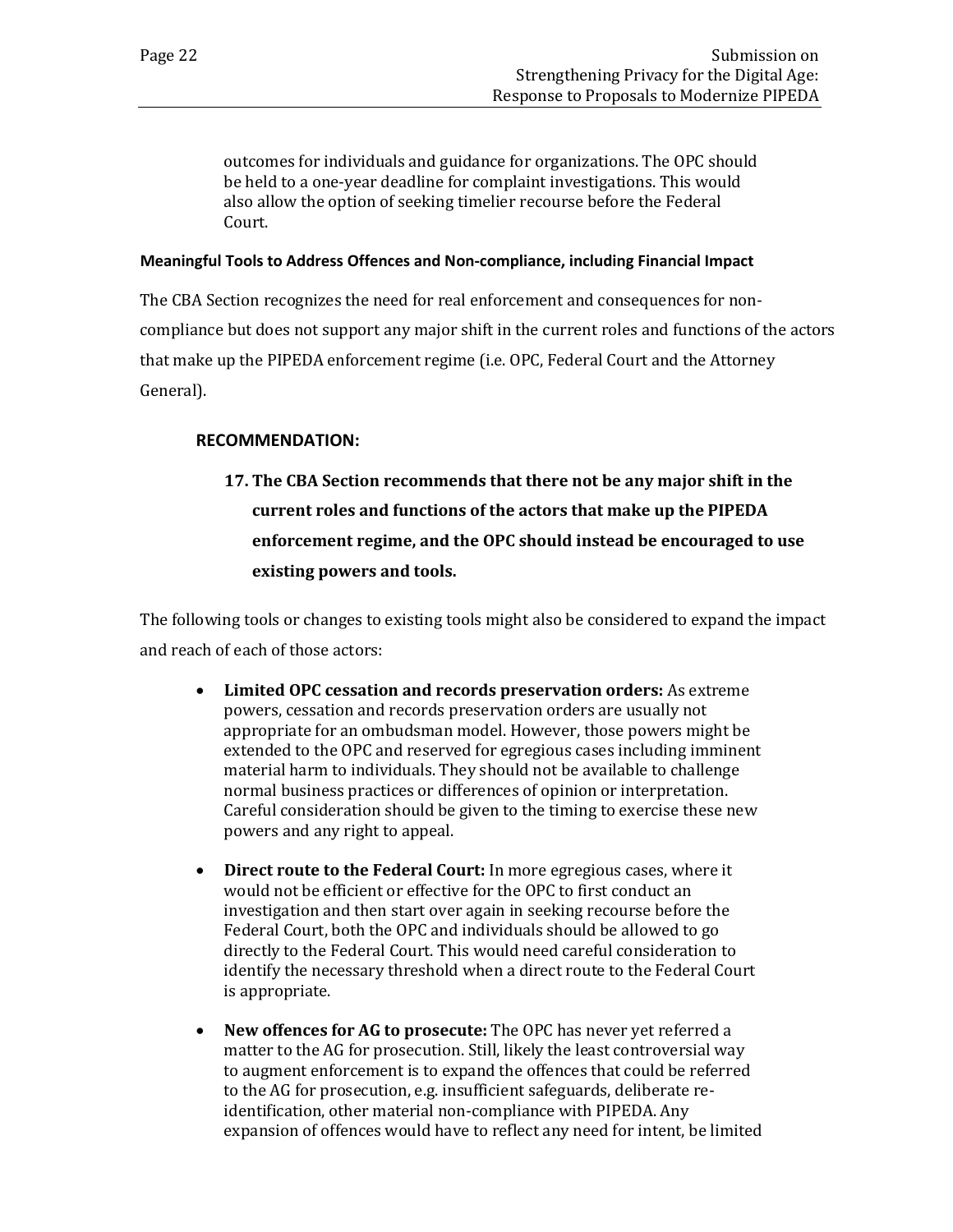to more egregious actions, include any necessary procedural safeguards, and offer a due diligence defence.

• **Do not introduce statutory damages:** Typically, statutory damages are reserved for situations where harm is presumed but difficult to assess. With PIPEDA, most often breaches are without direct harm. Statutory damages would open floodgates to class actions as harm would not have to be proven, and that is why courts are best placed to assess damages.

### <span id="page-26-1"></span><span id="page-26-0"></span>**V. PART 4 – AREAS OF ONGOING ASSESSMENT**

## **A. Clarity of Obligations**

We support PIPEDA's principles-based and technology-neutral approach. Both elements have been key to PIPEDA's continued success in protecting Canadians as intended, while also offering the necessary flexibility for the law to evolve with changing technologies and circumstances.

PIPEDA's intent has been clear from its inception. It may be that difficulties in understanding PIPEDA's intent are more a problem for small and medium-sized businesses and not-forprofits, where capacity and resources are often challenges.

Redrafting the law with the suggested "housekeeping measures" in hopes of offering more clarity could risk limiting the current flexibility in interpreting PIPEDA to address rapidly evolving technological issues. While the CBA Section supports further guidance on interpreting the law<sup>28</sup>, we are concerned that any measures to limit the flexibility of the legislation could make the law more, rather than less, complicated. For example, the proscriptive nature of the EU's GDPR, with very specific wording has arguably made interpretation of the law more difficult, as it limits organizational capacity to deal with different views regardless of the practical implications of interpretation.

# **B. Scope of Application, Accountability**

<span id="page-26-2"></span>The CBA Section understands that constitutional considerations come into play when contemplating any expansion to the current scope of PIPEDA. While we have recommended that PIPEDA be applied to political parties, and that the application of PIPEDA to not-for-profits and charities be clarified, we also appreciate the constitutional rationale for limiting PIPEDA's

<sup>28</sup> See, CBA Submission Bill C-76, Elections Modernization Act, supra, note 3.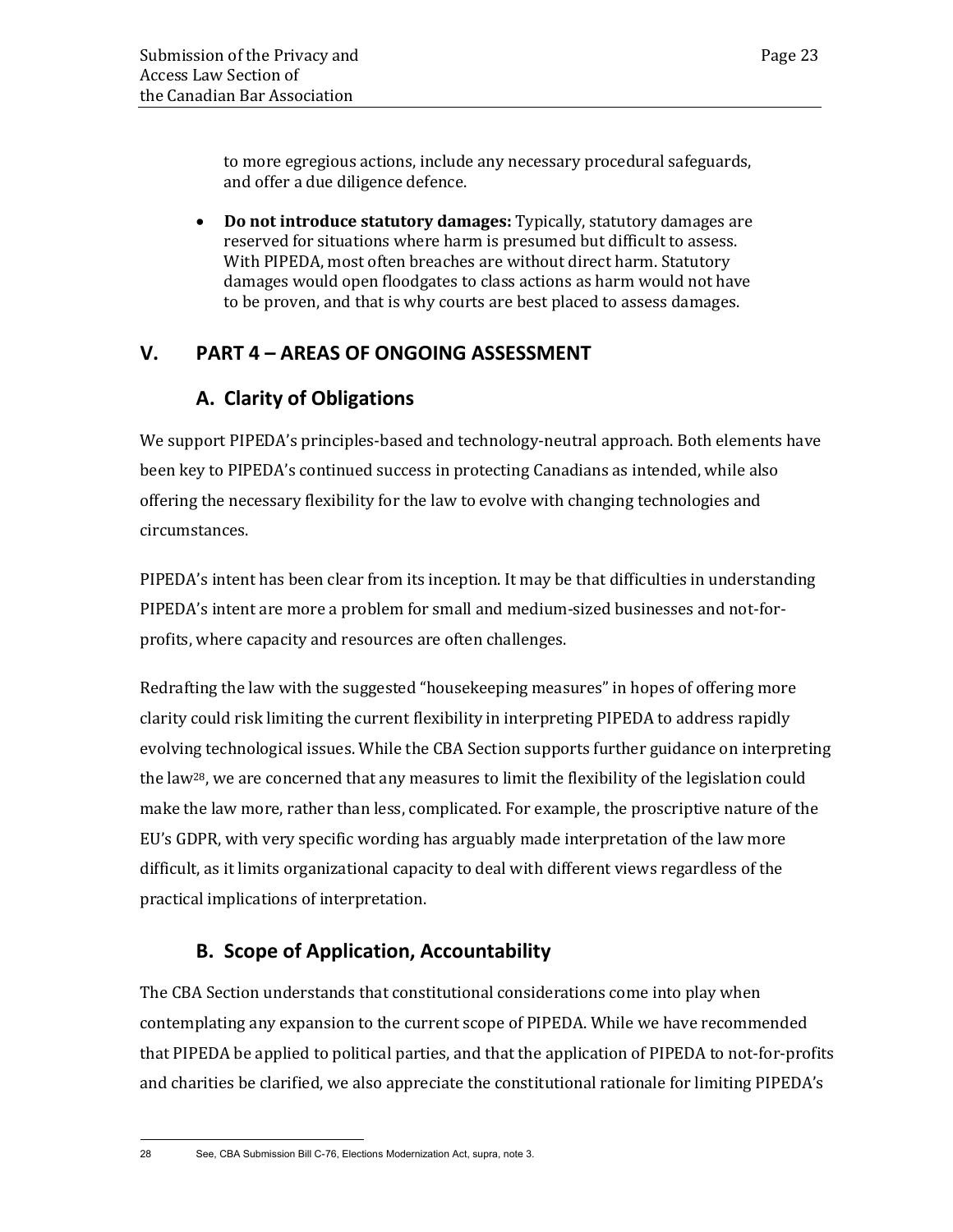application to personal information that an organization collects, uses or discloses in the course of commercial activities (section  $4(1)(a)$ ). Given that there still is no bright line test for determining what will and will not be considered a commercial activity for the purposes of PIPEDA, however, we recommend that ISED consider whether alternate approaches to the demarcation of PIPEDA's scope might be more effective than the current approach. For example, ISED could consider whether PIPEDA would be clearer if all actors came under its scope by default, subject to specific exemptions or exceptions to the PIPEDA consent requirement for certain, defined activities, consistent with the existing journalistic, artistic or literary purpose exemptions of such entities as political parties, charities and not-for profits.

### <span id="page-27-0"></span>**VI. CONCLUSION**

The CBA Section believes that the issues raised by the consultation document are timely and important. We encourage further consultation with a wide cross-section of stakeholders before making changes. Our recommendations are summarized below for ease of reference.

### <span id="page-27-1"></span>**SUMMARY OF RECOMMENDATIONS**

- **1. The CBA Section recommends that PIPEDA's consent regime be bolstered through additional information provided to individuals.**
- **2. The CBA Section recommends that any changes to consent account for adequacy with the GDPR and be made in that context.**
- **3. The CBA Section recommends that gaps in the legislative framework be addressed: a) the inclusion of political parties, and b) clarification of the application to charities and not-for-profit industries.**
- **4. The CBA Section recommends that ISED avoid a siloed privacy approach, but instead work closely with other impacted sectors, including competition and consumer protection.**
- **5. The CBA Section recommends that any right to data mobility be conditional on the implementation of sector-compatible frameworks and infrastructure that permit interoperability and secure data flow.**
- **6. The CBA Section recommends that any proposals in the area of data security consider authentication issues.**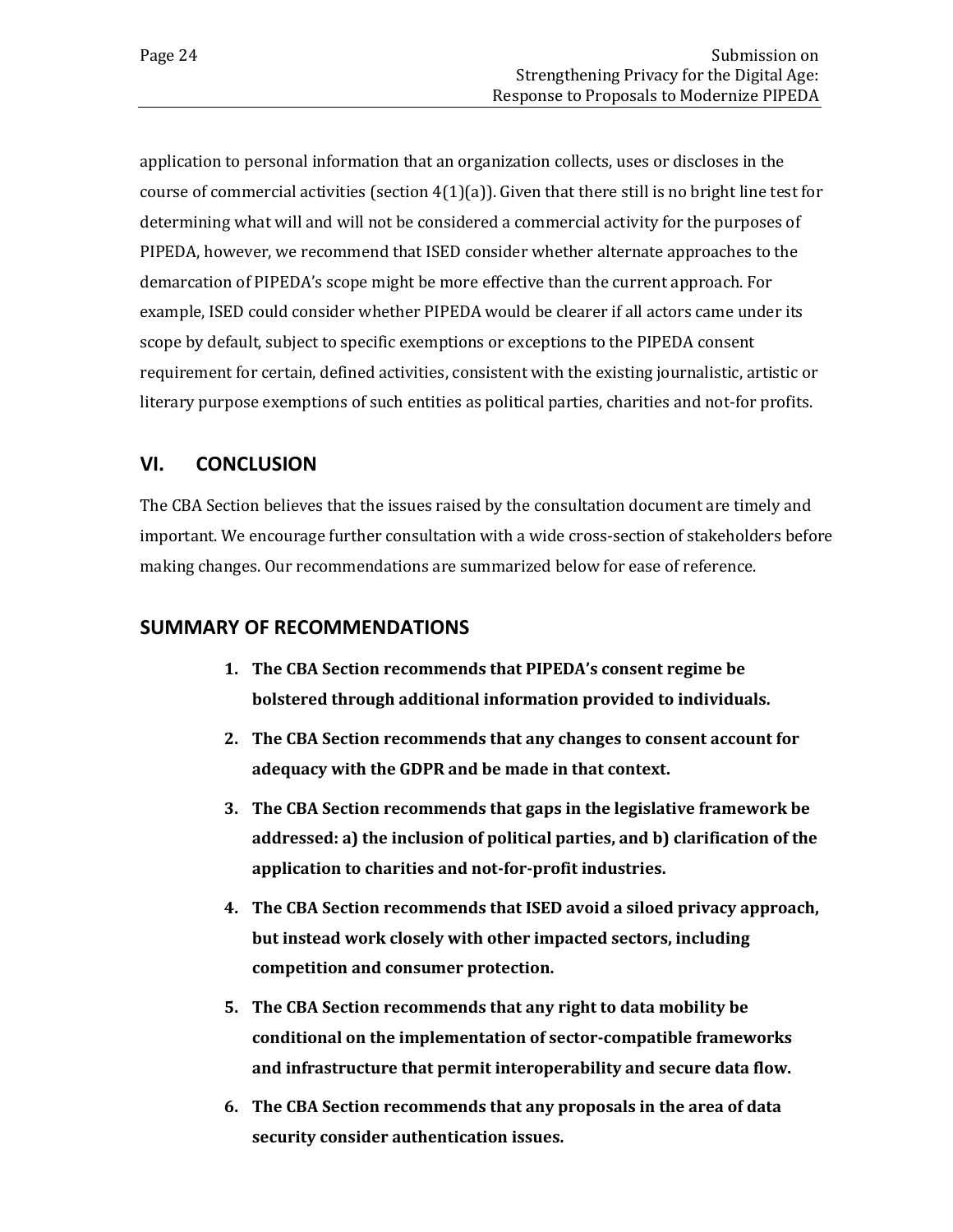- **7. The CBA Section recommends that data mobility be limited to the same principles as currently exist in PIPEDA.**
- **8. The CBA Section recommends that any subsequent liability for personal information be removed from organizations where data recipients have not adequately protected that data.**
- **9. The CBA Section recommends that organizations remain accountable for continuing holding data for any ongoing business purposes.**
- **10. The CBA Section recommends limiting the role of the OPC to overseeing individual access rights and related privacy considerations typically falling within scope of PIPEDA (such as appropriate safeguards and accuracy of information) and that alternative government agencies are better suited to determining industry specific frameworks for data porting.**
- **11. The CBA Section recommends that ISED consider amendments to PIPEDA to require organizations to disclose which criteria they use to define retention periods for broad categories of personal information.**
- **12. The CBA Section recommends that ISED work with provincial and territorial governments to develop a multi-jurisdictional approach to enhancing protections for children from unlawful attacks on their honour and reputation, which may include, but should not be limited to, strengthening the protections for children under PIPEDA.**
- **13. The CBA Section recommends that regulations relating to trusted data exchanges be neutral with respect to the chosen business or legal structure.**
- **14. The CBA Section recommends that how appropriate the use of a trusted data exchange is be assessed by whether and to what extent the data is de-identified, and also other criteria, such as the sensitivity of the information and controls in place to prevent misuse.**
- **15. The CBA Section recommends that standards for de-identification not be prescriptive.**